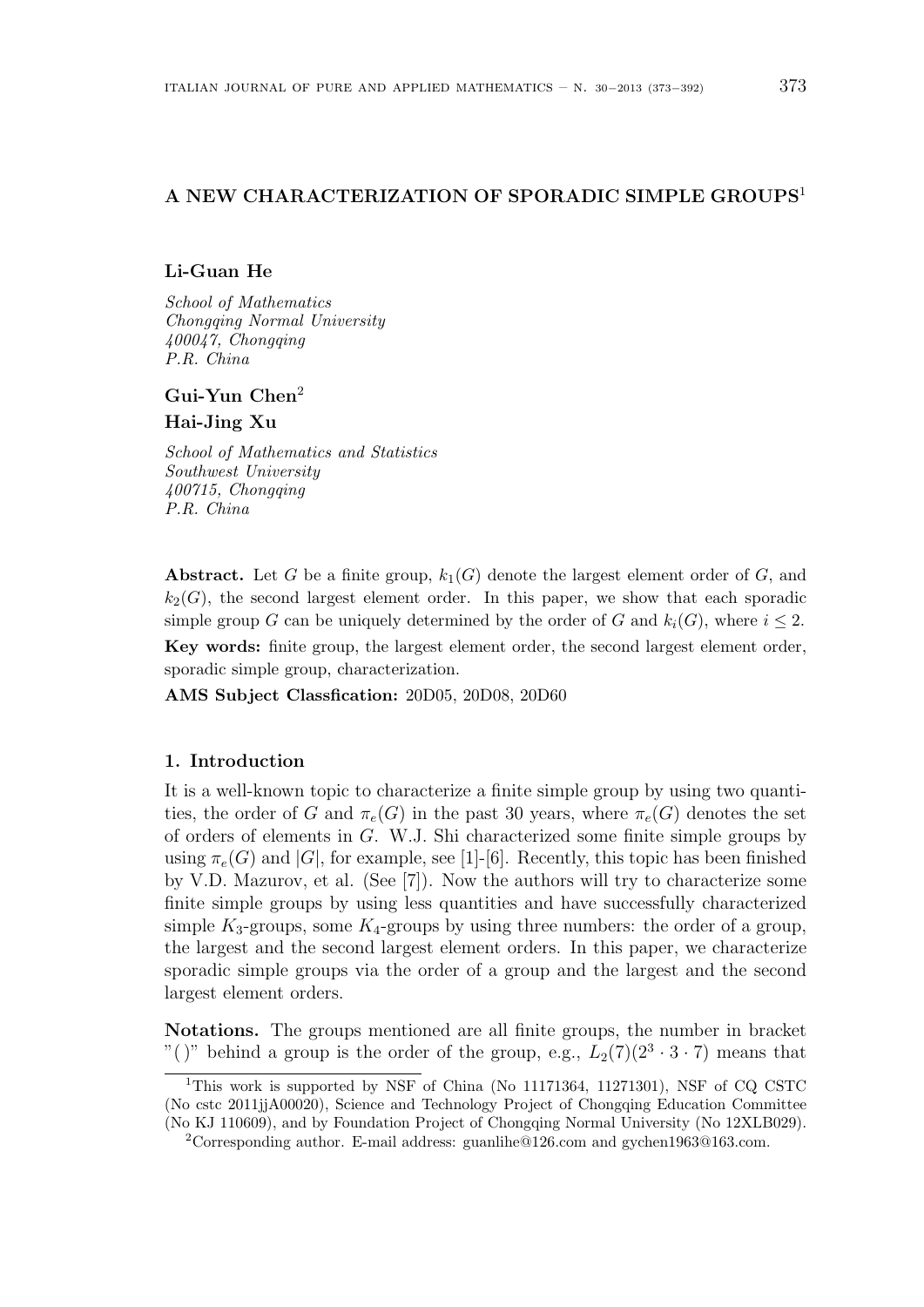$L_2(7)$  is of order  $2^3 \cdot 3 \cdot 7$ . Let  $\pi_e(G)$  denote the set of orders of elements in *G*,  $\pi(G)$  denote the set of all prime divisors of  $|G|$ ,  $k_1(G)$ , the largest element order of *G*, and  $k_2(G)$ , the second largest element order.  $S_p$ -subgroup is a Sylow *p*subgroup of *G*. We denote by  $\Gamma(G)$  the prime graph of *G* and  $t(G)$  is the number of connected components of  $\Gamma(G)$ . And we also denote the sets of vertex of the connected components of the prime graph by  $\{\pi_i, i = 1, ..., t(G)\}\$ , for convenience we call  $Pi_i$  (1  $\leq i \leq t(G)$ ) the connected components and if the order of *G* is even, denote the component containing 2 by  $\pi_1$  (see [8]).

In this paper, we come to the following theorems:

**Theorem 1.** *Let G be a group and A be one of the following sporadic simple* groups:  $M_{11}$ ,  $M_{12}$ ,  $J_1$ ,  $M_{22}$ ,  $M_{23}$ , HS,  $J_3$ ,  $M_{24}$ , He, Ru, Suz, O'N, Co<sub>3</sub>, Co<sub>2</sub>, *Ly*, *Th*, *J*<sub>4</sub>, *B*, *M*. *Then*  $G \cong A$  *if and only if* 

- (i)  $k_1(G) = k_1(A);$
- $|G| = |A|$ .

For other sporadic simple groups, we have

**Theorem 2.** *Let G be a group and A be one of the following sporadic simple groups:*  $J_2$ *,*  $McL$ *,*  $Fi_{22}$ *,*  $HN$ *,*  $Fi_{23}$ *,*  $Co_1$ *,*  $Fi_{24}$ *. Then*  $G \cong A$  *if and only if* 

- (i)  $k_i(G) = k_i(A)$ *, where*  $i = 1, 2$ ;
- $|G| = |A|$ .

#### **2. Preliminary results**

**Lemma 1.** *Suppose that G has more than one prime graph component. Then one of the following holds:*

- (1) *G is a Frobenius group or a*  $2 -$  *Frobenius group*;
- (2) *G* has a normal series  $1 \leq H \leq K \leq G$ , such that *H* and  $G/K$  are  $\pi_1$ *groups and*  $K/H$  *a non-abelian simple group, where*  $\pi_1$  *is the prime graph component containing 2, H is a nilpotent group, and*  $|G/K|$  |  $|Out(K/H)|$ .

**Proof.** The lemma follows from theorem *A* and Lemma 3 in [8].

**Remark.** A group *G* will be called a 2 *− F robenius* group provided *G* has a normal series  $1 \leq H \leq K \leq G$ , such that  $G/H$  and K are *Frobenius* groups with *K/H* and *H* as their *F robenius* kernels respectively.

**Lemma 2.** *If G is a Frobenius group of even order with K the Frobenius kernel and H the Frobenius complement, then*  $t(G) = 2$  *and*  $\Gamma(G) = \{\pi(H), \pi(K)\}\$ (*see* [9])*.*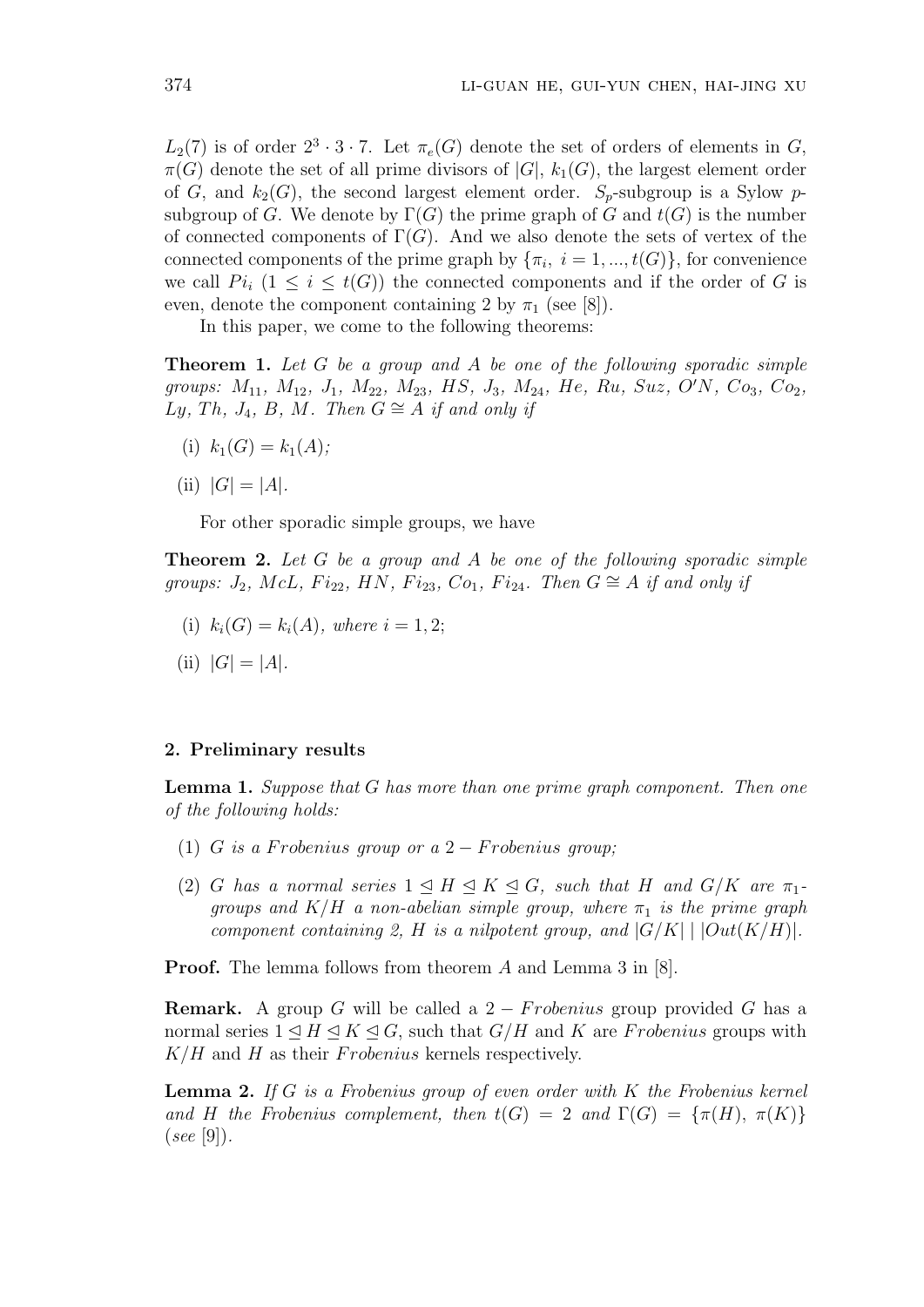**Lemma 3.** If *G* is a 2-Frobenius group of even order, then  $t(G) = 2$  and *G* has a *normal series*  $1 \leq H \leq K \leq G$ *, such that*  $\pi(K/H) = \pi_2$ *, and*  $\pi(G/K) \cup \pi(H) = \pi_1$ *. Moreover,*  $G/K$  *and*  $K/H$  *are cyclic groups satisfying that*  $|G/K|$  |  $|Aut(K/H)|$ ,  $(|G/K|, |K/H|) = 1$ , and  $|G/K| < |K/H|$ . Particularly, G is solvable (see [9]).

**Lemma 4.** Let  $A$  be a  $\pi'$ -group of automorphisms of the  $\pi$ -group  $G$ , and sup*pose G or A is solvable. Then for each prime p in*  $\pi$ *, A leaves invariant some Sp−subgroup of G* (*See* [10], *Theorem* 6.22).

**Lemma 5.** Let *k* be a positive integer, and  $\pi(k)$  denote the set of prime divisors *of k.* Suppose that *t is a positive integer satisfying that*  $22 \le t \le 46$ *. Then*  $\pi(2^{2t} - 1) \nsubseteq \{2, 3, 5, 7, 11, 13, 17, 19, 23, 29, 31, 41, 47, 59, 71\}$ 

**Lemma 6.** Let *G* be a sporadic simple group. Then  $|G|$ ,  $k_1(G)$  and  $k_2(G)$  are as *in Table* 1:

| $G\$               | G                                                                                                                                  | $k_1(G)$ | $k_2(G)$ |
|--------------------|------------------------------------------------------------------------------------------------------------------------------------|----------|----------|
| $M_{11}$           | $\overline{2^4\cdot 3^2\cdot 5\cdot 11}$                                                                                           | 11       | 8        |
| $M_{12}$           | $2^6\cdot 3^3\cdot 5\cdot 11$                                                                                                      | 11       | 10       |
| $\mathcal{M}_{22}$ | $2^7 \cdot 3^2 \cdot 5 \cdot 7 \cdot 11$                                                                                           | 11       | $8\,$    |
| $M_{23}$           | $2^7\cdot 3^2\cdot 5\cdot 7\cdot 11\cdot 23$                                                                                       | 23       | 15       |
| $M_{24}$           | $2^{10} \cdot 3^3 \cdot 5 \cdot 7 \cdot 11 \cdot 23$                                                                               | 23       | 21       |
| $J_2$              | $2^7 \cdot 3^3 \cdot 5^2 \cdot 7$                                                                                                  | 15       | 12       |
| Suz                | $2^{13}\cdot 3^7\cdot 5^2\cdot 7\cdot 11\cdot 13$                                                                                  | 24       | 21       |
| HS                 | $2^9\cdot 3^2\cdot 5^3\cdot 7\cdot 11$                                                                                             | 20       | 15       |
| McL                | $2^7\cdot 3^6\cdot 5^3\cdot 7\cdot 11$                                                                                             | 30       | 15       |
| Co <sub>3</sub>    | $2^{10}\cdot 3^7\cdot 5^3\cdot 7\cdot 11\cdot 23$                                                                                  | 30       | 24       |
| Co <sub>2</sub>    | $2^{18}\cdot 3^6\cdot 5^3\cdot 7\cdot 11\cdot 23$                                                                                  | 30       | 28       |
| Co <sub>1</sub>    | $2^{21}\cdot 3^9\cdot 5^4\cdot 7^2\cdot 11\cdot 13\cdot 23$                                                                        | 60       | 42       |
| He                 | $2^{10}\cdot 3^3\cdot 5^2\cdot 7^3\cdot 17$                                                                                        | 28       | 21       |
| $Fi_{22}$          | $2^{17}\cdot 3^9\cdot 5^2\cdot 7\cdot 11\cdot 13$                                                                                  | 30       | 24       |
| $Fi_{23}$          | $2^{18}\cdot 3^{13}\cdot 5^2\cdot 7\cdot 11\cdot 13\cdot 17\cdot 23$                                                               | 60       | 42       |
| $Fi_{24}$          | $2^{21}\cdot 3^{16}\cdot 5^2\cdot 7^3\cdot 11\cdot 13\cdot 17\cdot 23\cdot 29$                                                     | 60       | $45\,$   |
| HN                 | $2^{14}\cdot 3^6\cdot 5^6\cdot 7\cdot 11\cdot 19$                                                                                  | 40       | 35       |
| Th                 | $2^{15}\cdot 3^{10}\cdot 5^3\cdot 7^2\cdot 13\cdot 19\cdot 31$                                                                     | 39       | 36       |
| $\boldsymbol{B}$   | $2^{41}\cdot 3^{13}\cdot 5^6\cdot 7^2\cdot 11\cdot 13\cdot 17\cdot 19\cdot 23\cdot 31\cdot 47$                                     | 70       | 66       |
| $\cal M$           | $2^{46}\cdot 3^{20}\cdot 5^9\cdot 7^6\cdot 11^2\cdot 13^3\cdot 17\cdot 19\cdot 23\cdot 29\cdot 31\cdot 41\cdot 47\cdot 59\cdot 71$ | 119      | 110      |
| $J_1$              | $2^3\cdot 3\cdot 5\cdot 7\cdot 11\cdot 19$                                                                                         | 19       | 15       |
| O'N                | $2^9\cdot 3^4\cdot 5\cdot 7^3\cdot 11\cdot 19\cdot 31$                                                                             | 31       | 28       |
| $J_3$              | $2^7\cdot 3^5\cdot 5\cdot 17\cdot 19$                                                                                              | 19       | 17       |
| Ly                 | $2^8\cdot 3^7\cdot 5^6\cdot 7\cdot 11\cdot 31\cdot 37\cdot 67$                                                                     | 67       | 42       |
| Ru                 | $2^{14}\cdot 3^3\cdot 5^3\cdot 7\cdot 13\cdot 29$                                                                                  | 29       | 26       |
| $J_4$              | $2^{21}\cdot 3^3\cdot 5\cdot 7\cdot 11^3\cdot 23\cdot 29\cdot 31\cdot 37\cdot 43$                                                  | 66       | 44       |

# **Table 1**

**Proof.** The lemma follows from [11].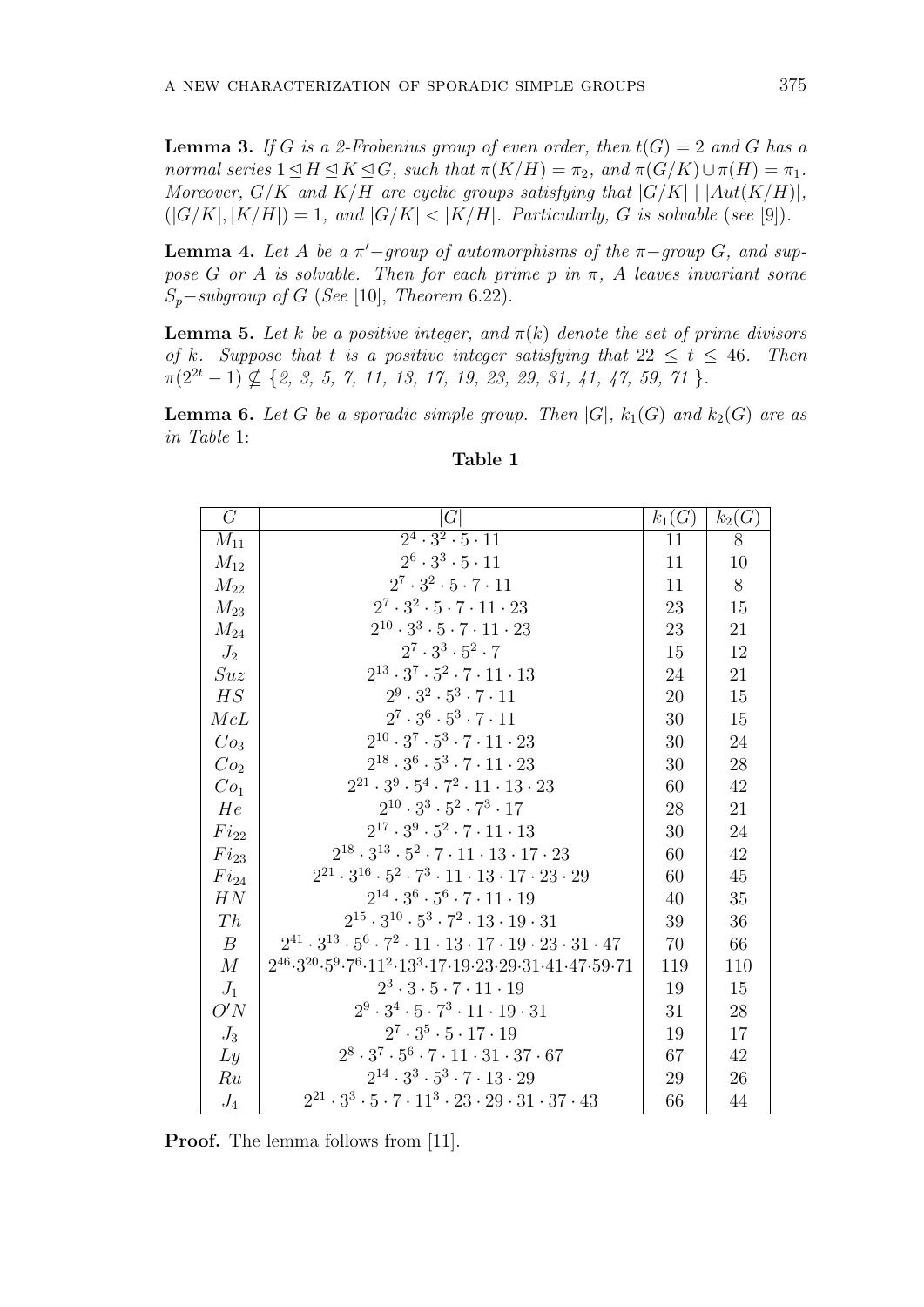**Lemma 7.** *Let G be a finite group and A be one of the following sporadic simple* groups:  $M_{11}$ ,  $M_{12}$ ,  $J_1$ ,  $M_{22}$ ,  $M_{23}$ , HS,  $J_3$ ,  $M_{24}$ , He, Ru, Suz, O'N, Co<sub>3</sub>, Co<sub>2</sub>, *Ly, T h, J*4*, B, M. Suppose that*

- (i)  $k_1(G) = k_1(A)$ ;
- $|G| = |A|$ .

*Then G has a normal series*  $1 \leq H \leq K \leq G$  *such that H and*  $G/K$  *are*  $\pi_1$ *-groups* and  $K/H$  *a non-abelian simple group, where*  $\pi_1$  *is the prime graph component containing* 2*, H is a nilpotent group, and*  $|G/K|$   $|Out(K/H)|$ *.* 

**Proof.** We only need to prove the cases  $A = M_{11}$ ,  $M_{12}$ . For the other cases, we can prove them similarly.

**1.** Assume that  $A = M_{11} (2^4 \cdot 3^2 \cdot 5 \cdot 11)$ . In such case,  $|G| = 2^4 \cdot 3^2 \cdot 5 \cdot 11$  and  $k_1(G) = 11$ . Because  $k_1(G) = 11$ , it follows that 11 is an isolated point of  $\Gamma(G)$ , and therefore  $t(G) \geq 2$ . By Lemma 1, we know that G is either a Frobenius group or a 2-Frobenius group, or has a normal series  $1 \leq H \leq K \leq G$ , such that *H* and  $G/K$  are  $\pi_1$ -groups and  $K/H$  is a non-abelian simple group, where  $\pi_1$  is the prime graph component containing 2, *H* is a nilpotent group, and  $|G/K|$   $|Out(K/H)|$ . Therefore, we only need to prove that *G* is neither a Frobenius group nor a 2- Frobenius group.

First, we suppose that *G* is a Frobenius group. Then by Lemma 2 we get that  $t(G) = 2$  and  $\Gamma(G) = \{ \pi(H), \pi(K) \}$ , where *K* is the Frobenius kernel and *H* the Frobenius complement. Since  $k_1(G) = 11$ , K is either a  $\{2, 3, 5\}$ -Hall subgroup or a Sylow 11-subgroup of *G*. Since *K* is nilpotent, let *S* be a Sylow subgroup of *K*, one has that  $|H|$  | ( $|S|-1$ ). We can find an suitable Sylow subgroup of *K* such that  $|H| \nmid (|S| - 1)$ , then we get a contradiction. For this reason, *K* can't be a Sylow 11-subgroup of *G*. Hence *K* is a *{*2, 3, 5*}*-Hall subgroup. Consider the Sylow 5-subgroup of *K*, we get 11 *|* 4, a contradiction. Therefore, *G* is not a Frobenius group.

Second, we suppose that *G* is a 2-Frobenius group. By Lemma 3, we know that  $t(G) = 2$  and *G* has a normal series  $1 \leq H \leq K \leq G$  such that  $\pi(K/H) = \pi_2$ and  $\pi(G/K) \cup \pi(H) = \pi_1$ . Moreover,  $G/K$  and  $K/H$  are cyclic groups satisfying  $|G/K|$  |  $|Aut(K/H)|$ , and  $|G/K| < |K/H|$ . As 11 is an isolated point of  $\Gamma(G)$ ,  $\pi_2(G) = \{11\}$ . Therefore,  $\pi(G/K) \cup \pi(H) = \{2, 3, 5\}$  and  $|K/H| = 11$ . Since  $|G/K|$  |  $|Aut(K/H)| = 10$ , we know that 3 | |*H*|. Consider the action on *H* by the element of order 11. By Lemma 4, there exists a Sylow 3-subgroup *L* of *H* fixed by this action. Since  $|L| = 3^2$ , we have  $11 \nmid |Aut(L)|$ , which means that such action on *L* is trivial. Therefore, *G* has an element of order 33, a contradiction. So *G* is not a 2-Frobenius group.

**Remark.** This approach can be used to prove that *G* is not 2-Frobenius group for the most of other cases. For a few exceptions, we only need to consider  $\Omega_1(Z(L))$ of some special Sylow subgroup *L* to lead to a contradiction. The process can be seen in the case  $A = M_{12}$ .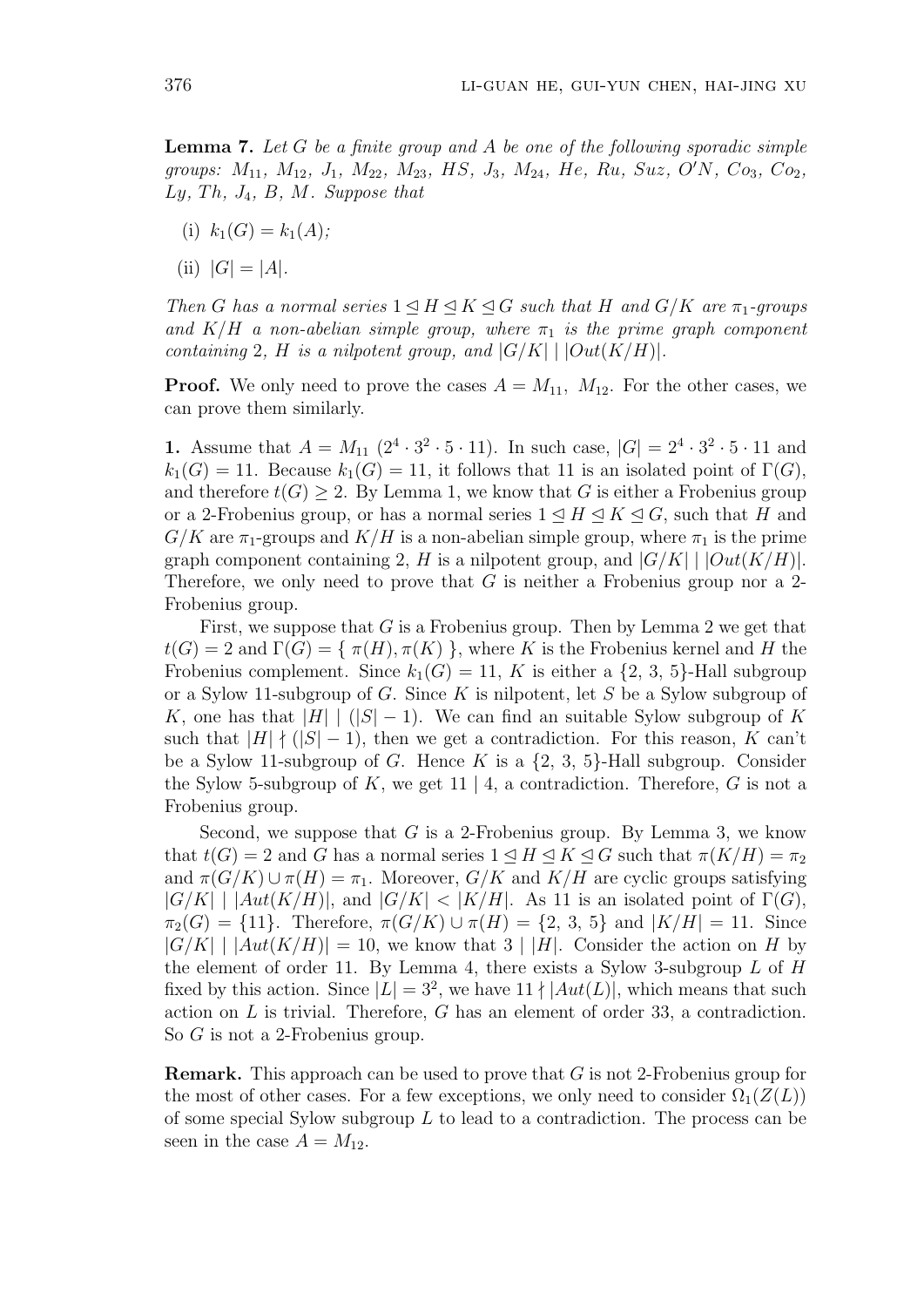**2.** Assume that  $A = M_{12} (2^6 \cdot 3^3 \cdot 5 \cdot 11)$ . In such case,  $|G| = 2^6 \cdot 3^3 \cdot 5 \cdot 11$  and  $k_1(G) = 11$ . Because  $k_1(G) = 11$ , it follows that 11 is an isolated point of  $\Gamma(G)$ , and therefore  $t(G) \geq 2$ . By Lemma 1, we only need to prove that *G* is neither a Frobenius group nor a 2-Frobenius group.

Using the similar arguments in case  $A = M_{11}$ , we can easily show that *G* is not a Frobenius group. Now we assert that *G* is not a 2-Frobenius group. Assume the contrary. Let *G* be a 2-Frobenius group. By Lemma 3,  $t(G) = 2$  and *G* has a normal series  $1 \leq H \leq K \leq G$  such that  $\pi(K/H) = \pi_2$  and  $\pi(G/K) \cup \pi(H) = \pi_1$ . Moreover,  $G/K$  and  $K/H$  are cyclic groups satisfying  $|G/K|$  |  $|Aut(K/H)|$ , and  $|G/K| < |K/H|$ . As 11 is an isolated point of  $\Gamma(G)$ ,  $\pi_2(G) = \{11\}$ . Therefore,  $\pi(G/K) \cup \pi(H) = \{2, 3, 5\}$  and  $|K/H| = 11$ . Since  $|G/K|$  |  $|Aut(K/H)| = 10$ , we know that  $3 \mid |H|$ . Consider the action on *H* by the element *y* of order 11. Again by Lemma 4, there exists a Sylow 3-subgroup *L* of *H* fixed by this action. Obviously,  $|L| = 3^3$ . Clearly,  $\Omega_1(Z(L))$  is an elementary abelian 3-group, and  $|\Omega_1(Z(L))|$  | 3<sup>3</sup>. Because  $\Omega_1(Z(L))$  is characteristic in *L*, *y* fixes  $\Omega_1(Z(L))$  too. As  $11 \nmid |Aut(\Omega_1(Z(L)))|$ , the action on  $\Omega_1(Z(L))$  by *y* is trivial, which implies that *G* has an element of order 33, a contradiction. So *G* is not a 2-Frobenius group.

**Lemma 8.** *Let G be a finite group and A be one of the following sporadic simple groups:*  $J_2$ *, McL, Fi*<sub>22</sub>*, HN, Fi*<sub>23</sub>*, Co*<sub>1</sub>*, Fi*<sub>24</sub>*. Suppose that* 

- (i)  $k_i(G) = k_i(A)$ *, where*  $i = 1, 2$ *;*
- $|G| = |A|$ .

*Then G has a normal series*  $1 \leq H \leq K \leq G$  *such that H and*  $G/K$  *are*  $\pi_1$ *-groups* and  $K/H$  *a non-abelian simple group, where*  $\pi_1$  *is the prime graph component containing* 2*, H is a nilpotent group, and*  $|G/K|$   $|Out(K/H)|$ *.* 

**Proof.** We only need to prove the case  $A = J_2$ , and for the other cases, they can be proved similarly.

Assume that  $A = J_2(2^7 \cdot 3^3 \cdot 5^2 \cdot 7)$ . In such case,  $|G| = 2^7 \cdot 3^3 \cdot 5^2 \cdot 7$ ,  $k_1(G) = 15$ and  $k_2(G) = 12$ . Because  $k_1(G) = 15$ ,  $k_2(G) = 12$ , we have 7 is an isolated point of  $\Gamma(G)$ , and therefore  $t(G) \geq 2$ . Using the similar arguments in Lemma 7, we can prove that *G* is neither a Frobenius group nor a 2-Frobenius group. Therefore, the lemma follows from part 2 of Lemma 1.

From [11], we know all the simple groups of order less than  $10^{25}$ , except that the  $L_2(q)$ ,  $L_3(q)$ ,  $U_3(q)$ ,  $L_4(q)$ ,  $U_4(q)$ ,  $S_4(q)$ ,  $G_2(q)$  are stopped at orders  $10^6$  ( $q \le 125$ ),  $10^{12}$  ( $q \le 31$ ),  $10^{12}$  ( $q \le 32$ ),  $10^{16}$  ( $q \le 11$ ),  $10^{16}$  ( $q \le 11$ ), 10<sup>16</sup>  $(q \le 41)$ , 10<sup>20</sup>  $(q \le 25)$  respectively.

Let  $B(q)$  be one of the following Lie-type simple groups:  $L_2(q)$ ,  $L_3(q)$ ,  $U_3(q)$ ,  $L_4(q)$ ,  $U_4(q)$ ,  $S_4(q)$ ,  $G_2(q)$ . For the need of discussion, we list the orders of  $B(q)$ in Table 2.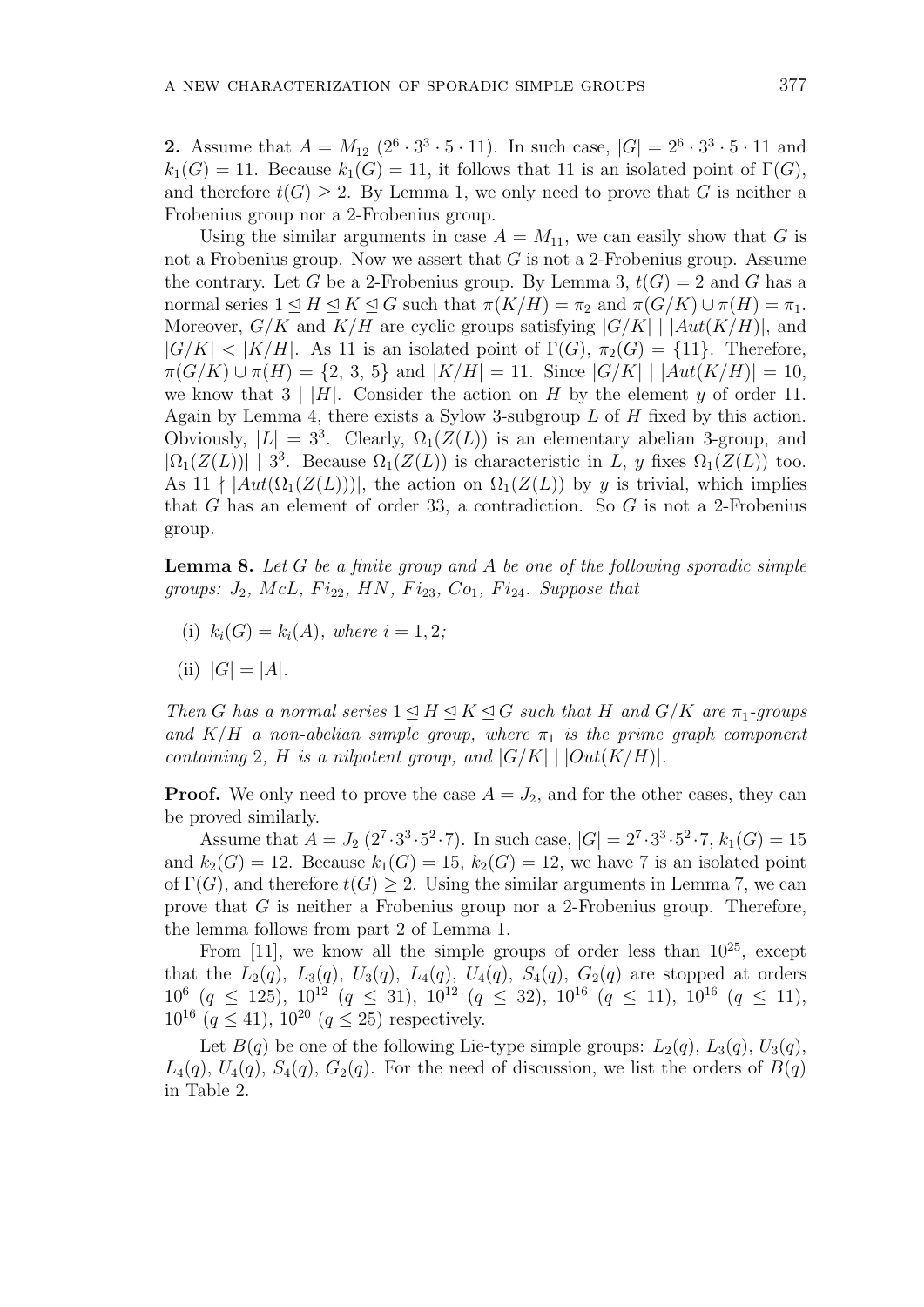**Table 2**

| B(q) | $L_2(q)$                                   | $L_3(q)$                                   |
|------|--------------------------------------------|--------------------------------------------|
| B(q) | $q(q^2-1)/(q-1,2)$                         | $q^3(q^3-1)(q^2-1)/(q-1,3)$                |
| B(q) | $L_4(q)$                                   | $U_4(q)$                                   |
| B(q) | $q^{6}(q^{4}-1)(q^{3}-1)(q^{2}-1)/(q-1,4)$ | $q^{6}(q^{4}-1)(q^{3}+1)(q^{2}-1)/(q+1,4)$ |
| B(q) | $G_2(q)$                                   | $U_3(q)$                                   |
| B(q) | $q^6(q^6-1)(q^2-1)$                        | $q^3(q^3+1)(q^2-1)/(q+1,3)$                |
| B(q) | $S_4(q)$                                   |                                            |
| B(q) | $q^4(q^4-1)(q^2-1)/(q-1,2)$                |                                            |

And for convenient discussion, we list the orders of some  $L_2(q)$  in Table 3.

| Table 3 |
|---------|
|---------|

| $L_2(q)$      | $ L_2(q) $                                                                    | $q^2-1$                                                                  |
|---------------|-------------------------------------------------------------------------------|--------------------------------------------------------------------------|
| $L_2(2^5)$    | $\overline{2^5 \cdot 3 \cdot 11 \cdot 31}$                                    | $3 \cdot 11 \cdot 31$                                                    |
| $L_2(2^6)$    | $2^6\cdot 3^2\cdot 5\cdot 7\cdot 13$                                          | $3^2 \cdot 5 \cdot 7 \cdot 13$                                           |
| $L_2(2^7)$    | $2^7 \cdot 3 \cdot 43 \cdot 127$                                              | $3 \cdot 43 \cdot 127$                                                   |
| $L_2(2^8)$    | $2^8\cdot 3\cdot 5\cdot 17\cdot 257$                                          | $3 \cdot 5 \cdot 17 \cdot 257$                                           |
| $L_2(2^9)$    | $2^9\cdot 3^3\cdot 7\cdot 19\cdot 73$                                         | $3^3 \cdot 7 \cdot 19 \cdot 73$                                          |
| $L_2(2^{10})$ | $2^{10}\cdot3\cdot5^2\cdot11\cdot31\cdot41$                                   | $3 \cdot 5^2 \cdot 11 \cdot 31 \cdot 41$                                 |
| $L_2(2^{11})$ | $2^{11}\cdot 3\cdot 23\cdot 89\cdot 683$                                      | $3\cdot 23\cdot 89\cdot 683$                                             |
| $L_2(2^{12})$ | $2^{12}\cdot 3^2\cdot 5\cdot 7\cdot 13\cdot 17\cdot 241$                      | $3^2 \cdot 5 \cdot 7 \cdot 13 \cdot 17 \cdot 241$                        |
| $L_2(2^{13})$ | $2^{13} \cdot 3 \cdot 2731 \cdot 8191$                                        | $3 \cdot 2731 \cdot 8191$                                                |
| $L_2(2^{14})$ | $2^{14}\cdot 3\cdot 5\cdot 29\cdot 43\cdot 113\cdot 127$                      | $3 \cdot 5 \cdot 29 \cdot 43 \cdot 113 \cdot 127$                        |
| $L_2(2^{15})$ | $2^{15}\cdot 3^2\cdot 7\cdot 11\cdot 31\cdot 151\cdot 331$                    | $3^2 \cdot 7 \cdot 11 \cdot 31 \cdot 151 \cdot 331$                      |
| $L_2(2^{16})$ | $2^{16}\cdot3\cdot5\cdot17\cdot257\cdot65537$                                 | $3 \cdot 5 \cdot 17 \cdot 257 \cdot 65537$                               |
| $L_2(2^{17})$ | $2^{17} \cdot 3 \cdot 43691 \cdot 131071$                                     | 3.43691.131071                                                           |
| $L_2(2^{18})$ | $2^{18}\cdot 3^3\cdot 5\cdot 7\cdot 13\cdot 19\cdot 37\cdot 73\cdot 109$      | $3^3 \cdot 5 \cdot 7 \cdot 13 \cdot 19 \cdot 37 \cdot 73 \cdot 109$      |
| $L_2(2^{19})$ | $2^{19} \cdot 3 \cdot 174763 \cdot 524287$                                    | 3.174763.524287                                                          |
| $L_2(2^{20})$ | $2^{20}\cdot 3\cdot 5^2\cdot 11\cdot 17\cdot 31\cdot 41\cdot 61681$           | $3 \cdot 5^2 \cdot 11 \cdot 17 \cdot 31 \cdot 41 \cdot 61681$            |
| $L_2(2^{21})$ | $2^{21}\cdot 3^2\cdot 7^2\cdot 43\cdot 127\cdot 337\cdot 5419$                | $3^2\cdot 7^2\cdot 43\cdot 127\cdot 337\cdot 5419$                       |
| $L_2(3^5)$    | $2^2 \cdot 3^5 \cdot 11^2 \cdot 61$                                           | $2^3 \cdot 11^2 \cdot 61$                                                |
| $L_2(3^6)$    | $2^3 \cdot 3^6 \cdot 5 \cdot 7 \cdot 13 \cdot 73$                             | $2^4 \cdot 5 \cdot 7 \cdot 13 \cdot 73$                                  |
| $L_2(3^7)$    | $2^2\cdot 3^7\cdot 547\cdot 1093$                                             | $2^3 \cdot 547 \cdot 1093$                                               |
| $L_2(3^8)$    | $2^5 \cdot 3^8 \cdot 5 \cdot 17 \cdot 41 \cdot 193$                           | $2^6\cdot 5\cdot 17\cdot 41\cdot 193$                                    |
| $L_2(3^9)$    | $2^2\cdot 3^9\cdot 7\cdot 13\cdot 19\cdot 37\cdot 757$                        | $2^3 \cdot 7 \cdot 13 \cdot 19 \cdot 37 \cdot 757$                       |
| $L_2(3^{10})$ | $3^{10}\cdot 2^3\cdot 5^2\cdot 11^2\cdot 61\cdot 1181$                        | $2^4 \cdot 5^2 \cdot 11^2 \cdot 61 \cdot 1181$                           |
| $L_2(3^{11})$ | $3^{11} \cdot 2^2 \cdot 23 \cdot 67 \cdot 661 \cdot 3851$                     | $2^3 \cdot 23 \cdot 67 \cdot 661 \cdot 3851$                             |
| $L_2(3^{12})$ | $3^{12}\cdot2^4\cdot5\cdot7\cdot13\cdot41\cdot73\cdot6481$                    | $2^5 \cdot 5 \cdot 7 \cdot 13 \cdot 41 \cdot 73 \cdot 6481$              |
| $L_2(3^{13})$ | $3^{13} \cdot 2^2 \cdot 398581 \cdot 797261$                                  | $2^3 \cdot 398581 \cdot 797261$                                          |
| $L_2(3^{14})$ | $3^{14} \cdot 2^3 \cdot 5 \cdot 29 \cdot 547 \cdot 1093 \cdot 16493$          | $2^4 \cdot 5 \cdot 29 \cdot 547 \cdot 1093 \cdot 16493$                  |
| $L_2(3^{15})$ | $3^{15}\cdot 2^2\cdot 7\cdot 11^2\cdot 13\cdot 31\cdot 61\cdot 271\cdot 4561$ | $2^3 \cdot 7 \cdot 11^2 \cdot 13 \cdot 31 \cdot 61 \cdot 271 \cdot 4561$ |
| $L_2(3^{16})$ | $3^{16}\cdot 2^6\cdot 5\cdot 17\cdot 41\cdot 193\cdot 21523361$               | $2^7 \cdot 5 \cdot 17 \cdot 41 \cdot 193 \cdot 21523361$                 |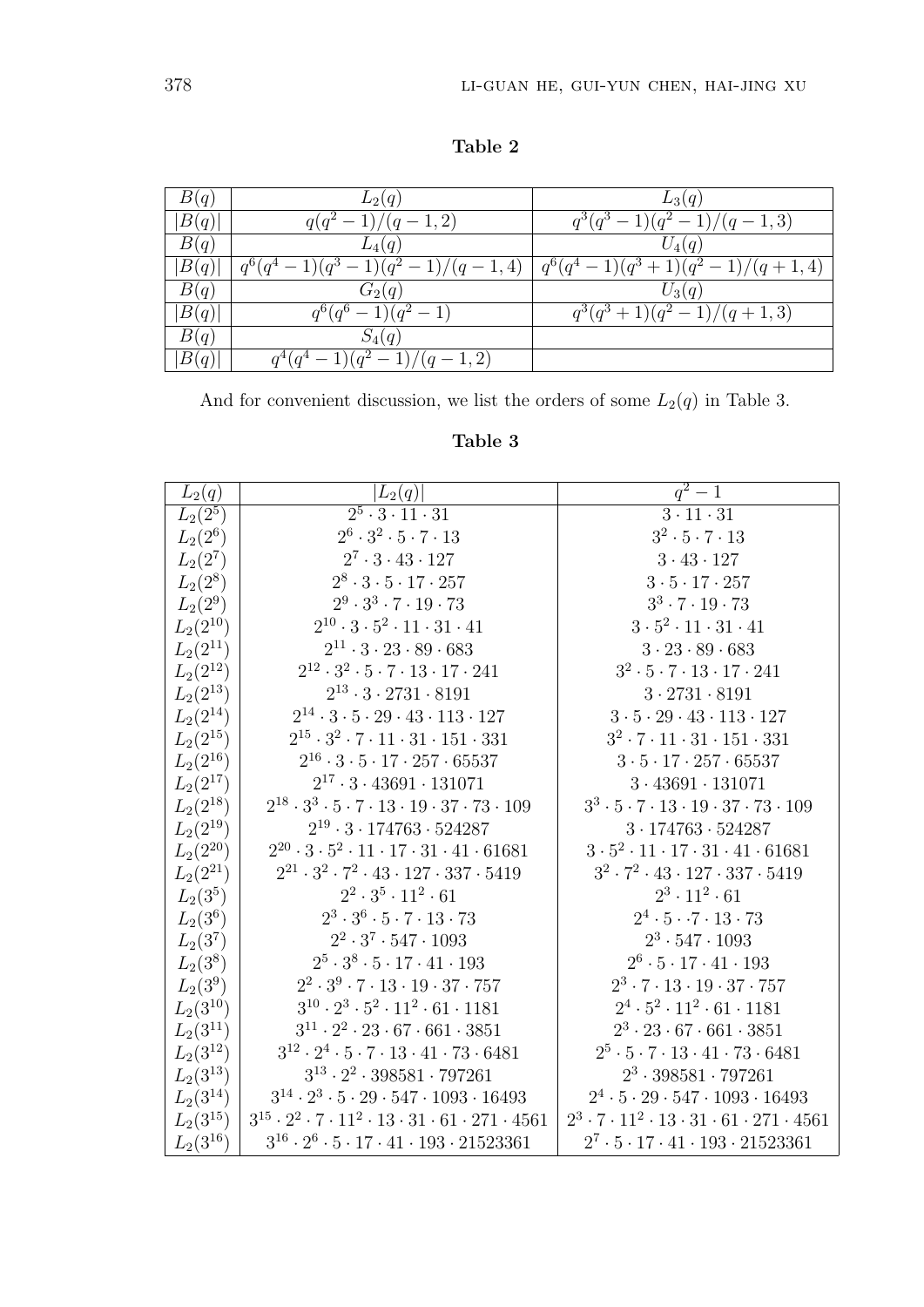| $L_2(q)$      | $ L_2(q) $                                                                                    | $q^2-1$                                                                          |
|---------------|-----------------------------------------------------------------------------------------------|----------------------------------------------------------------------------------|
| $L_2(3^{17})$ | $3^{17} \cdot 2^2 \cdot 32285041 \cdot 64570081$                                              | $2^3 \cdot 32285041 \cdot 64570081$                                              |
| $L_2(3^{18})$ | $3^{18} \cdot 2^3 \cdot 5 \cdot 7 \cdot 13 \cdot 19 \cdot 37 \cdot 73 \cdot 757 \cdot 530713$ | $2^4 \cdot 5 \cdot 7 \cdot 13 \cdot 19 \cdot 37 \cdot 73 \cdot 757 \cdot 530713$ |
| $L_2(3^{19})$ | $3^{19} \cdot 2^2 \cdot 290565367 \cdot 581130733$                                            | 2 <sup>3</sup> .290565367.581130733                                              |
| $L_2(3^{20})$ | $3^{20} \cdot 2^4 \cdot 5^2 \cdot 11^2 \cdot 41 \cdot 61 \cdot 1182 \cdot 42521761$           | $2^5 \cdot 5^2 \cdot 11^2 \cdot 41 \cdot 61 \cdot 1182 \cdot 42521761$           |
| $L_2(5^4)$    | $5^4 \cdot 2^4 \cdot 3 \cdot 13 \cdot 313$                                                    | $2^5 \cdot 3 \cdot 13 \cdot 313$                                                 |
| $L_2(5^5)$    | $5^5 \cdot 2^2 \cdot 3 \cdot 11 \cdot 71 \cdot 521$                                           | $2^3\cdot 3\cdot 11\cdot 71\cdot 521$                                            |
| $L_2(5^6)$    | $5^6 \cdot 2^3 \cdot 3^2 \cdot 7 \cdot 13 \cdot 31 \cdot 601$                                 | $2^4\cdot 3^2\cdot 7\cdot 13\cdot 31\cdot 601$                                   |
| $L_2(5^7)$    | $5^7 \cdot 2^2 \cdot 3 \cdot 29 \cdot 449 \cdot 19531$                                        | $2^3 \cdot 3 \cdot 29 \cdot 449 \cdot 19531$                                     |
| $L_2(5^8)$    | $5^8 \cdot 2^5 \cdot 3 \cdot 13 \cdot 17 \cdot 313 \cdot 11489$                               | $2^6 \cdot 3 \cdot 13 \cdot 17 \cdot 313 \cdot 11489$                            |
| $L_2(5^9)$    | $5^9 \cdot 2^2 \cdot 3^3 \cdot 7 \cdot 5176 \cdot 488281$                                     | $2^3 \cdot 3^3 \cdot 7 \cdot 5176 \cdot 488281$                                  |
| $L_2(7^3)$    | $7^3 \cdot 2^3 \cdot 3^2 \cdot 19 \cdot 43$                                                   | $2^4 \cdot 3^2 \cdot 19 \cdot 43$                                                |
| $L_2(7^4)$    | $7^4 \cdot 2^5 \cdot 3 \cdot 5^2 \cdot 1201$                                                  | $2^6 \cdot 3 \cdot 5^2 \cdot 1201$                                               |
| $L_2(7^5)$    | $7^5\cdot 2^3\cdot 3\cdot 11\cdot 191\cdot 2801$                                              | $2^4 \cdot 3 \cdot 11 \cdot 191 \cdot 2801$                                      |
| $L_2(7^6)$    | $7^6\cdot 2^4\cdot 3^2\cdot 5^2\cdot 13\cdot 19\cdot 43\cdot 181$                             | $2^5 \cdot 3^2 \cdot 5^2 \cdot 13 \cdot 19 \cdot 43 \cdot 181$                   |
| $L_2(11^3)$   | $11^3 \cdot 2^2 \cdot 3^2 \cdot 5 \cdot 7 \cdot 19 \cdot 37$                                  | $2^3 \cdot 3^2 \cdot 5 \cdot 7 \cdot 19 \cdot 37$                                |
| $L_2(13^2)$   | $13^2 \cdot 2^3 \cdot 3 \cdot 5 \cdot 7 \cdot 17$                                             | $2^4 \cdot 3 \cdot 5 \cdot 7 \cdot 17$                                           |
| $L_2(13^3)$   | $13^3 \cdot 2^2 \cdot 3^2 \cdot 7 \cdot 61 \cdot 157$                                         | $2^3 \cdot 3^2 \cdot 7 \cdot 61 \cdot 157$                                       |

#### **Table 3**

## **3. Proofs of theorems**

**Proof of Theorem 1.** We only need to prove the sufficiency. And the proof will be made through a case by case analysis.

**Case 1.1.** Assume that  $A = M_{11} (2^4 \cdot 3^2 \cdot 5 \cdot 11)$ . In this case,  $|G| = 2^4 \cdot 3^2 \cdot 5 \cdot 11$ , and  $k_1(G) = 11$ . Since  $k_1(G) = 11$ , we have  $t(G) \geq 2$ . By Lemma 7, *G* has a normal series  $1 \leq H \leq K \leq G$ , such that *H* and *G/K* are  $\pi_1$ -groups and *K/H* a nonabelian simple group, where  $\pi_1$  is the prime graph component containing 2, *H* is a nilpotent group, and  $|G/K|$  |  $|Out(K/H)|$ . So, we have  $\pi(H) \cup \pi(G/K) \subseteq \{2, 3, \}$ 5*}* and  $11 \in \pi(K/H)$ . From [11] we can suppose that  $K/H \cong L_2(11)(2^2 \cdot 3 \cdot 5 \cdot 11)$ or  $M_{11}$   $(2^4 \cdot 3^2 \cdot 5 \cdot 11)$ .

Suppose that  $K/H \cong L_2(11)$   $(2^2 \cdot 3 \cdot 5 \cdot 11)$ . From [11] we know that  $|Out(L_2(11))| = 2$ , so we can get that  $3 \mid |H|$  by comparing the order of *G*. Let *L* be a Sylow 3-subgroup of *H*. Then  $|L| = 3$ . As *H* is a nilpotent group, we have *L* is characteristic in *H*, and thus  $L \leq G$ . Consider the action on *L* by the element of order 11. Clearly, this action is trivial. It implies that *G* has an element of order 33, a contradiction.

Therefore, we have  $K/H \cong M_{11} (2^4 \cdot 3^2 \cdot 5 \cdot 11)$ . So  $H = 1, K = G$ , and therefore  $G \cong M_{11}$ .

**Case 1.2.** Assume that  $A = M_{12} (2^6 \cdot 3^3 \cdot 5 \cdot 11)$ . In this case,  $|G| = 2^6 \cdot 3^3 \cdot 5 \cdot 11$ 5 · 11, and  $k_1(G) = 11$ . Since  $k_1(G) = 11$ , we have  $t(G) \geq 2$ . By Lemma 7,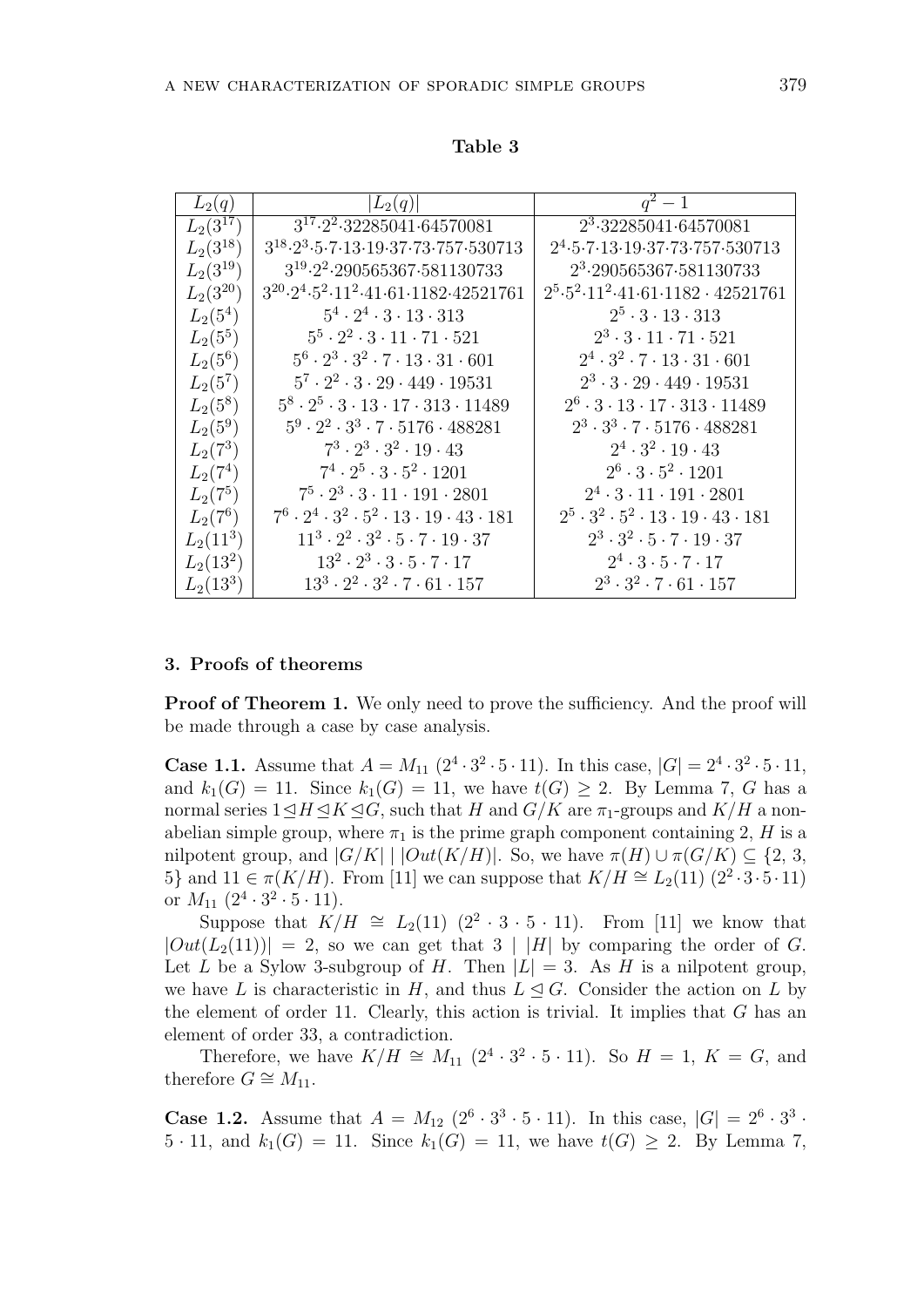*G* has a normal series  $1 \leq H \leq K \leq G$ , such that *H* and  $G/K$  are  $\pi_1$ -groups and  $K/H$  a non-abelian simple group, where  $\pi_1$  is the prime graph component containing 2, *H* is a nilpotent group, and  $|G/K|$  |  $|Out(K/H)|$ . Therefore, we have  $\pi(H) \cup \pi(G/K) \subseteq \{2, 3, 5\}$  and  $11 \in \pi(K/H)$ . From [11] we can suppose that  $K/H \cong L_2(11)$  (2<sup>2</sup> ⋅ 3 ⋅ 5 ⋅ 11),  $M_{11}$  (2<sup>4</sup> ⋅ 3<sup>2</sup> ⋅ 5 ⋅ 11) or  $M_{12}$  (2<sup>6</sup> ⋅ 3<sup>3</sup> ⋅ 5 ⋅ 11).

Suppose that  $K/H \cong L_2(11) (2^2 \cdot 3 \cdot 5 \cdot 11)$  or  $M_{11} (2^4 \cdot 3^2 \cdot 5 \cdot 11)$ . From [11] we get that  $3 \nmid |Out(K/H)| = 2$ , and thus  $3 \nmid |H|$ . Let *L* be a Sylow 3-subgroup of *H*. Then  $|L|$  | 3<sup>2</sup>. As *H* is a nilpotent group, we have *L* is characteristic in *H*, and thus  $L \leq G$ . Consider the action on *L* by the element of order 11. Clearly, this action is trivial, which implies that *G* has an element of order 33, a contradiction.

Therefore, we have  $K/H \cong M_{12}$  ( $2^6 \cdot 3^3 \cdot 5 \cdot 11$ ). So  $H = 1, K = G$ , and therefore  $G \cong M_{12}$ .

**Case 1.3.** Assume that  $A = J_1 (2^3 \cdot 3 \cdot 5 \cdot 7 \cdot 11 \cdot 19)$ . In this case,  $|G| = 2^3 \cdot 3 \cdot 5 \cdot 7 \cdot 11 \cdot 19$ , and  $k_1(G) = 19$ . Since  $k_1(G) = 19$ , we have  $t(G) \geq 3$ . By Lemma 2 and Lemma 3, we know that *G* is neither a Frobenius group, nor a 2-Frobenius group. So by Lemma 1, *G* has a normal series  $1 \leq H \leq K \leq G$ , such that *H* and  $G/K$ are  $\pi_1$ -groups and  $K/H$  a non-abelian simple group, where  $\pi_1$  is the prime graph component containing 2, *H* is a nilpotent group, and  $|G/K|$  |  $|Out(K/H)|$ . So, we have  $\pi(H)$  *∪*  $\pi(G/K)$  ⊂ {2, 3, 5, 7, 11} and 19 ∈  $\pi(K/H)$ . From [11] we can know that  $K/H$  is isomorphic only to  $J_1$   $(2^3 \cdot 3 \cdot 5 \cdot 7 \cdot 11 \cdot 19)$ . So  $H = 1, K = G$ , and therefore  $G \cong J_1$ .

**Case 1.4.** Assume that  $A = M_{22} (2^7 \cdot 3^2 \cdot 5 \cdot 7 \cdot 11)$ . In this case,  $|G| = 2^7 \cdot 3^2 \cdot 5 \cdot 7 \cdot 11$ , and  $k_1(G) = 11$ . Since  $k_1(G) = 11$ , we have  $t(G) \geq 3$ . By Lemma 2 and Lemma 3, we know that *G* is neither a Frobenius group, nor a 2-Frobenius group. So by Lemma 1, *G* has a normal series  $1 \leq H \leq K \leq G$ , such that *H* and  $G/K$  are  $\pi_1$ -groups and  $K/H$  a non-abelian simple group, where  $\pi_1$  is the prime graph component containing 2, *H* is a nilpotent group, and  $|G/K|$  |  $|Out(K/H)|$ . Therefore, we have  $\pi(H) \cup \pi(G/K) \subseteq \{2, 3, 5, 7\}$  and  $11 \in \pi(K/H)$ . From [11] we can suppose that  $K/H$  is isomorphic to one of the following simple groups:  $L_2(11)(2^2 \cdot 3 \cdot 5 \cdot 11)$ ,  $M_{11}$   $(2^4 \cdot 3^2 \cdot 5 \cdot 11)$  and  $M_{22}$   $(2^7 \cdot 3^2 \cdot 5 \cdot 7 \cdot 11)$ .

Suppose that  $K/H \cong L_2(11)$   $(2^2 \cdot 3 \cdot 5 \cdot 11)$  or  $M_{11}$   $(2^4 \cdot 3^2 \cdot 5 \cdot 11)$ . From [11] we have  $7 \nmid |Out(K/H)| = 2$ , and thus  $7 |H|$ . Let *L* be a Sylow 7-subgroup of *H*. Then  $L \leq G$ . Consider the action on *L* by the element of order 5. Clearly, this action is also trivial, which implies that *G* has an element of order 35, a contradiction.

Therefore, we have  $K/H \cong M_{22} (2^7 \cdot 3^2 \cdot 5 \cdot 7 \cdot 11)$ . So  $H = 1, K = G$ , and therefore  $G \cong M_{22}$ .

**Case 1.5.** Assume that  $A = M_{23} (2^7 \cdot 3^2 \cdot 5 \cdot 7 \cdot 11 \cdot 23)$ . In this case,  $|G|$  =  $2^7 \cdot 3^2 \cdot 5 \cdot 7 \cdot 11 \cdot 23$ , and  $k_1(G) = 23$ . Since  $k_1(G) = 23$ , we have  $t(G) \geq 2$ . By Lemma 7, we know that *G* has a normal series  $1 \leq H \leq K \leq G$ , such that *H* and  $G/K$  are  $\pi_1$ -groups and  $K/H$  a non-abelian simple group, where  $\pi_1$  is the prime graph component containing 2, *H* is a nilpotent group, and  $|G/K|$  |  $|Out(K/H)|$ . So, we have  $\pi(H)$  *∪*  $\pi(G/K)$  ⊆ {2, 3, 5, 7, 11} and 23 ∈  $\pi(K/H)$ . From [11]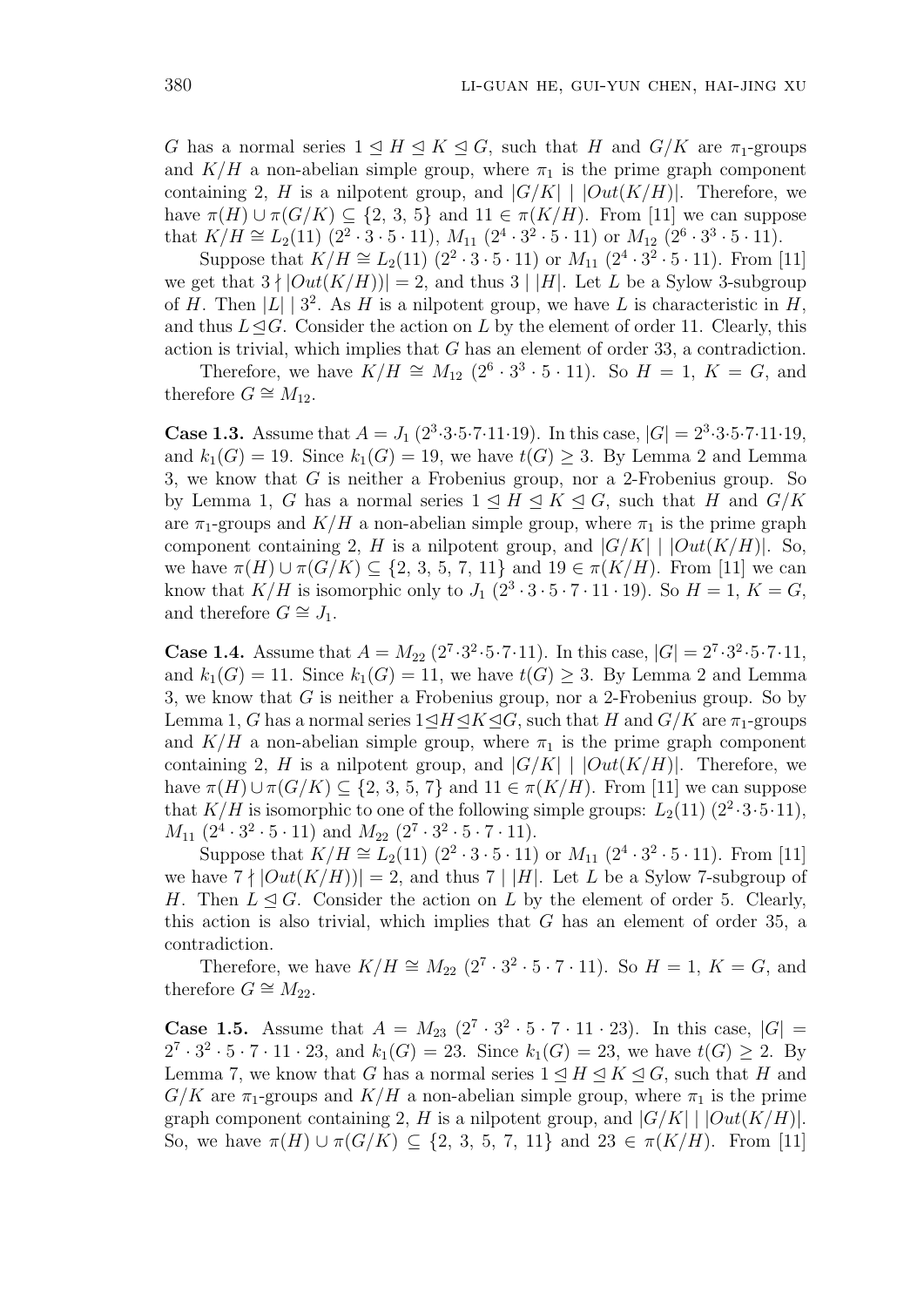we can suppose that  $K/H$  is isomorphic to one of the following simple groups:  $L_2(23)$   $(2^3 \cdot 3 \cdot 11 \cdot 23)$ ,  $L_2(2^7)$  and  $M_{23}$   $(2^7 \cdot 3^2 \cdot 5 \cdot 7 \cdot 11 \cdot 23)$ .

Suppose that  $K/H \cong L_2(23)$   $(2^3 \cdot 3 \cdot 11 \cdot 23)$ . Then  $7 \nmid |Out(K/H)|$ , and thus 7 | |*H*|. Let *L* be a Sylow 7-subgroup of *H*. Then  $L \leq G$ . Consider the action on *L* by the element of order 11. Clearly, this action is trivial, which implies that *G* has an element of order 77, a contradiction.

Suppose that  $K/H \cong L_2(2^7)$ . From Table 3 we can get that  $|K/H| \nmid |G|$ , also a contradiction.

Therefore, we have  $K/H \cong M_{22} (2^7 \cdot 3^2 \cdot 5 \cdot 7 \cdot 11 \cdot 23)$ . So  $H = 1, K = G$ , and therefore  $G \cong M_{23}$ .

**Case 1.6.** Assume that  $A = HS(2^9 \cdot 3^2 \cdot 5^3 \cdot 7 \cdot 11)$ . In this case,  $|G| = 2^9 \cdot 3^2 \cdot 5^3 \cdot 7 \cdot 11$ , and  $k_1(G) = 20$ . Since  $k_1(G) = 20$ , we have  $t(G) \geq 2$ . By Lemma 7, we know that *G* has a normal series  $1 \leq H \leq K \leq G$ , such that *H* and  $G/K$  are  $\pi_1$ -groups and  $K/H$  a non-abelian simple group, where  $\pi_1$  is the prime graph component containing 2, *H* is a nilpotent group, and  $|G/K|$  |  $|Out(K/H)|$ . Therefore, we have  $\pi(H) \cup \pi(G/K) \subseteq \{2, 3, 5, 7\}$  and  $11 \in \pi(K/H)$ . From [11] we can suppose that  $K/H$  is isomorphic to one of the following simple groups:

 $L_2(11)$   $(2^2 \cdot 3 \cdot 5 \cdot 11)$ ,  $M_{11}$   $(2^4 \cdot 3^2 \cdot 5 \cdot 11)$ ,  $M_{22}$   $(2^7 \cdot 3^2 \cdot 5 \cdot 7 \cdot 11)$ ,  $L_2(2^t)$   $(7 \le t \le 9)$ and  $HS (2^9 \cdot 3^2 \cdot 5^3 \cdot 7 \cdot 11).$ 

Suppose that  $K/H \cong L_2(11)$   $(2^2 \cdot 3 \cdot 5 \cdot 11)$ ,  $M_{11}(2^4 \cdot 3^2 \cdot 5 \cdot 7 \cdot 11)$  or  $M_{22}(2^7 \cdot 3^2 \cdot 7 \cdot 11)$  $5 \cdot 7 \cdot 11$ ). Then  $5 \nmid |Out(K/H)|$ , and thus  $5 \nmid |H|$ . Let *L* be a Sylow 5-subgroup of *H*. Then  $L \leq G$  and  $|L| \mid 5^2$ . Consider the action on *L* by the element of order 11. Clearly, this action is trivial, which implies that *G* has an element of order 55, a contradiction.

Suppose that  $K/H \cong L_2(2^t)$  (7  $\leq t \leq 9$ ). From Table 3 we can get that  $|K/H|$   $\nmid$   $|G|$ , also a contradiction.

Therefore, we have  $K/H \cong HS(2^9 \cdot 3^2 \cdot 5^3 \cdot 7 \cdot 11)$ . So  $H = 1, K = G$ , and therefore  $G \cong HS$ .

**Case 1.7.** Assume that  $A = J_3$  ( $2^7 \cdot 3^5 \cdot 5 \cdot 17 \cdot 19$ ). In this case,  $|G| = 2^7 \cdot 3^5 \cdot 5 \cdot 17 \cdot 19$ , and  $k_1(G) = 19$ . Since  $k_1(G) = 19$ , we have  $t(G) \geq 3$ . By Lemma 2 and Lemma 3, we know that *G* is neither a Frobenius group, nor a 2-Frobenus group. Therefore, by Lemma 1, *G* has a normal series  $1 \leq H \leq K \leq G$ , such that *H* and  $G/K$ are  $\pi_1$ -groups and  $K/H$  a non-abelian simple group, where  $\pi_1$  is the prime graph component containing 2, *H* is a nilpotent group, and  $|G/K|$  |  $|Out(K/H)|$ . So, we have  $\pi(H) \cup \pi(G/K) \subseteq \{2, 3, 5, 17\}$  and  $19 \in \pi(K/H)$ . From [11] we can suppose that  $K/H$  is isomorphic to one of the following simple groups:  $L_2(19)$   $(2^2 \cdot 3^2 \cdot 5 \cdot 19)$ ,  $L_2(2^7)$ ,  $L_2(3^5)$  and  $J_3(2^7 \cdot 3^5 \cdot 5 \cdot 17 \cdot 19)$ .

Suppose that  $K/H \cong L_2(19)$   $(2^2 \cdot 3^2 \cdot 5 \cdot 19)$ . Then  $17 \nmid |Out(K/H)|$ , and thus 17 *| |H|*. Let *L* be a Sylow 17-subgroup of *H*. Then  $L \leq G$ . Consider the action on *L* by the element of order 3. Clearly, this action trivial, which implies that *G* has an element of order 51, a contradiction.

Suppose that  $K/H \cong L_2(2^7)$  or  $L_2(3^5)$ . From Table 3 we can get that  $|K/H|$ *|G|*, still a contradiction.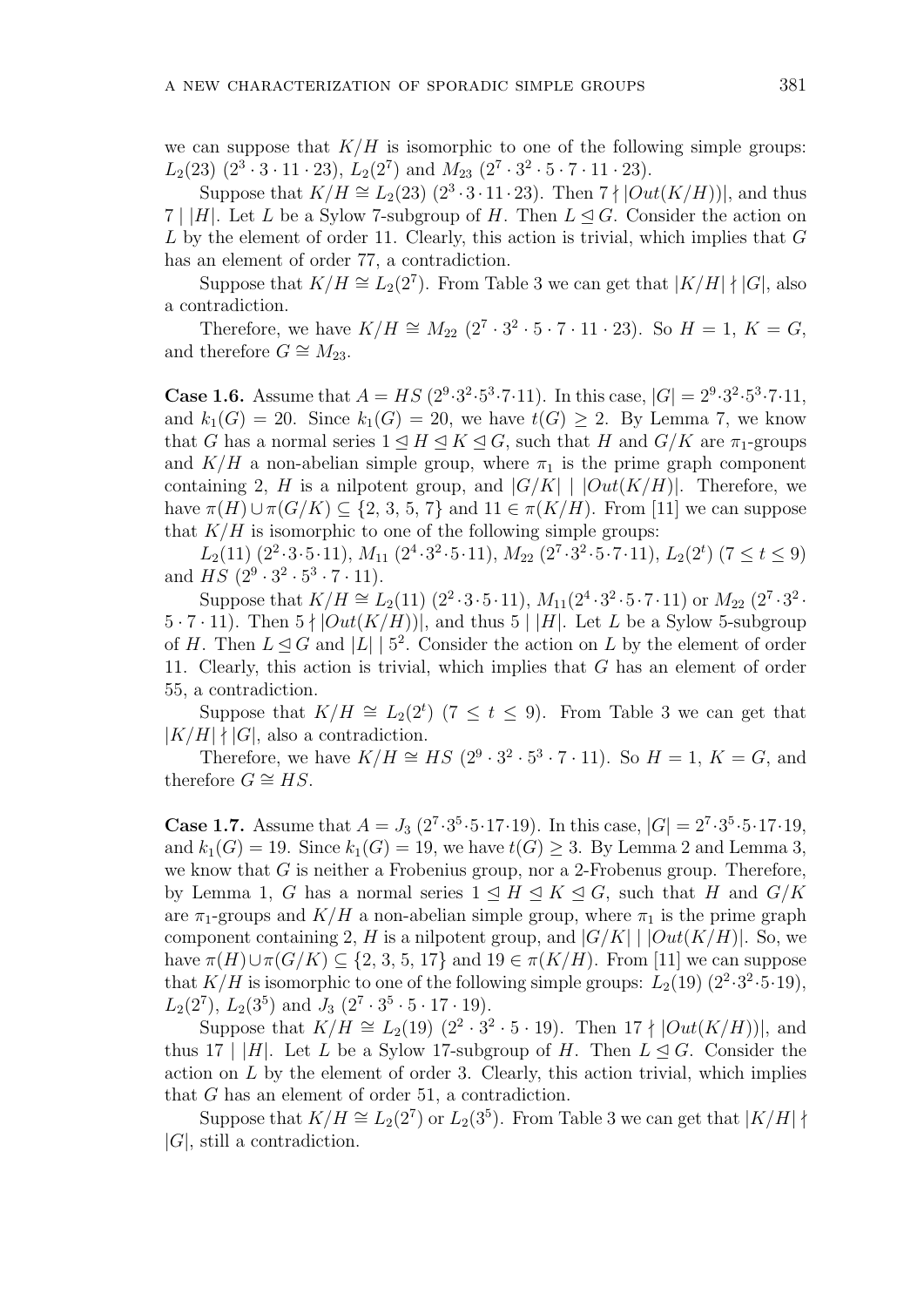Therefore, we have  $K/H \cong J_3$  ( $2^7 \cdot 3^5 \cdot 5 \cdot 17 \cdot 19$ ). So  $H = 1, K = G$ , and therefore  $G \cong J_3$ .

**Case 1.8.** Assume that  $A = M_{24} (2^{10} \cdot 3^3 \cdot 5 \cdot 7 \cdot 11 \cdot 23)$ . In this case,  $|G|$  =  $2^{10} \cdot 3^3 \cdot 5 \cdot 7 \cdot 11 \cdot 23$ , and  $k_1(G) = 23$ . Since  $k_1(G) = 23$ , we have  $t(G) \geq 2$ . By Lemma 7, we know that *G* has a normal series  $1 \leq H \leq K \leq G$ , such that *H* and  $G/K$  are  $\pi_1$ -groups and  $K/H$  a non-abelian simple group, where  $\pi_1$  is the prime graph component containing 2, *H* is a nilpotent group, and  $|G/K|$  |  $|Out(K/H)|$ . So, we have  $\pi(H)$  *∪*  $\pi(G/K)$  ⊆ {2, 3, 5, 7, 11} and 23 ∈  $\pi(K/H)$ . From [11] we can suppose that  $K/H$  is isomorphic to one of the following simple groups:

 $L_2(23)$   $(2^3 \cdot 3 \cdot 11 \cdot 23)$ ,  $M_{23}$   $(2^7 \cdot 3^2 \cdot 5 \cdot 7 \cdot 11 \cdot 23)$ ,  $L_2(2^t)(7 \le t \le 10)$  and  $M_{24}$   $(2^{10} \cdot 3^3 \cdot 5 \cdot 7 \cdot 11 \cdot 23).$ 

Suppose that  $K/H \cong L_2(23)$   $(2^2 \cdot 3 \cdot 11 \cdot 23)$  or  $M_{23}$   $(2^7 \cdot 3^2 \cdot 5 \cdot 7 \cdot 11 \cdot 23)$ . Then  $3 \nmid |Out(K/H)|$ , and thus  $3 \nmid |H|$ . Let *L* be a Sylow 3-subgroup of *H*. Then  $L \leq G$  and  $|L| \geq 3^2$ . Consider the action on *L* by the element of order 11. Clearly, this action is trivial, which implies that *G* has an element of order 33, a contradiction.

Suppose that  $K/H \cong L_2(2^t)$  (7  $\leq t \leq 10$ ). From Table 3 we can get that  $|K/H|$   $\nmid$   $|G|$ , also a contradiction.

Therefore, we have  $K/H \cong M_{24} (2^{10} \cdot 3^3 \cdot 5 \cdot 7 \cdot 11 \cdot 23)$ . So  $H = 1, K = G$ , and therefore  $G \cong M_{24}$ .

**Case 1.9.** Assume that  $A = He(2^{10} \cdot 3^3 \cdot 5^2 \cdot 7^3 \cdot 17)$ . In this case,  $|G|$  =  $2^{10} \cdot 3^3 \cdot 5^2 \cdot 7^3 \cdot 17$ , and  $k_1(G) = 28$ . Since  $k_1(G) = 28$ , we have  $t(G) \geq 2$ . By Lemma 7, we know that *G* has a normal series  $1 \leq H \leq K \leq G$ , such that *H* and  $G/K$  are  $\pi_1$ -groups and  $K/H$  a non-abelian simple group, where  $\pi_1$  is the prime graph component containing 2, *H* is a nilpotent group, and  $|G/K|$   $|Out(K/H)|$ . So, we have  $\pi(H)$  *∪*  $\pi(G/K)$  ⊆ {2, 3, 5, 7} and 17 ∈  $\pi(K/H)$ . From [11] we can suppose that  $K/H$  is isomorphic to one of the following simple groups:

 $L_2(17)$   $(2^4 \cdot 3^2 \cdot 17)$ ,  $L_2(16)$   $(2^4 \cdot 3 \cdot 5 \cdot 17)$ ,  $S_4(4)$   $(2^8 \cdot 3^2 \cdot 5^2 \cdot 17)$ ,  $L_2(2^t)$  $(7 \le t \le 10)$ ,  $L_2(7^3)$  and  $He (2^{10} \cdot 3^3 \cdot 5^2 \cdot 7^3 \cdot 17)$ .

Suppose that  $K/H \cong L_2(17)$   $(2^4 \cdot 3^2 \cdot 17)$  or  $L_2(16)$   $(2^4 \cdot 3 \cdot 5 \cdot 17)$ . Then  $5 \nmid |Out(K/H)|$ , and thus  $5 \nmid |H|$ . Let *L* be a Sylow 5-subgroup of *H*. Then  $L \trianglelefteq G$ and  $|L|$  |  $5^2$ . Consider the action on *L* by the element of order 17. Clearly, this action is trivial, which implies that *G* has an element of order 85, a contradiction.

Suppose that  $K/H \cong S_4(4)$  ( $2^8 \cdot 3^2 \cdot 5^2 \cdot 17$ ). Then  $3 \nmid |Out(K/H)|$ , and thus  $3 \mid |H|$ . Let *L* be a Sylow 3-subgroup of *H*. Then  $L \triangleleft G$  and  $|L| = 3$ . Consider the action on *L* by the element of order 17. Clearly, this action is also trivial, which implies that *G* has an element of order 51, a contradiction too.

Suppose that  $K/H \cong L_2(2^t)$  (7 ≤ *t* ≤ 10) or  $L_2(7^3)$ . From Table 3 we can know that  $|K/H|$   $\nmid |G|$ , still a contradiction.

Therefore, we have  $K/H \cong He(2^{10} \cdot 3^3 \cdot 5^2 \cdot 7^3 \cdot 17)$ . So  $H = 1, K = G$ , and therefore  $G \cong He$ .

**Case 1.10.** Assume that  $A = Ru (2^{14} \cdot 3^3 \cdot 5^3 \cdot 7 \cdot 13 \cdot 29)$ . In this case,  $|G| =$  $2^{14} \cdot 3^3 \cdot 5^3 \cdot 7 \cdot 13 \cdot 29$ , and  $k_1(G) = 29$ . Since  $k_1(G) = 29$ , we have  $t(G) \geq 2$ . By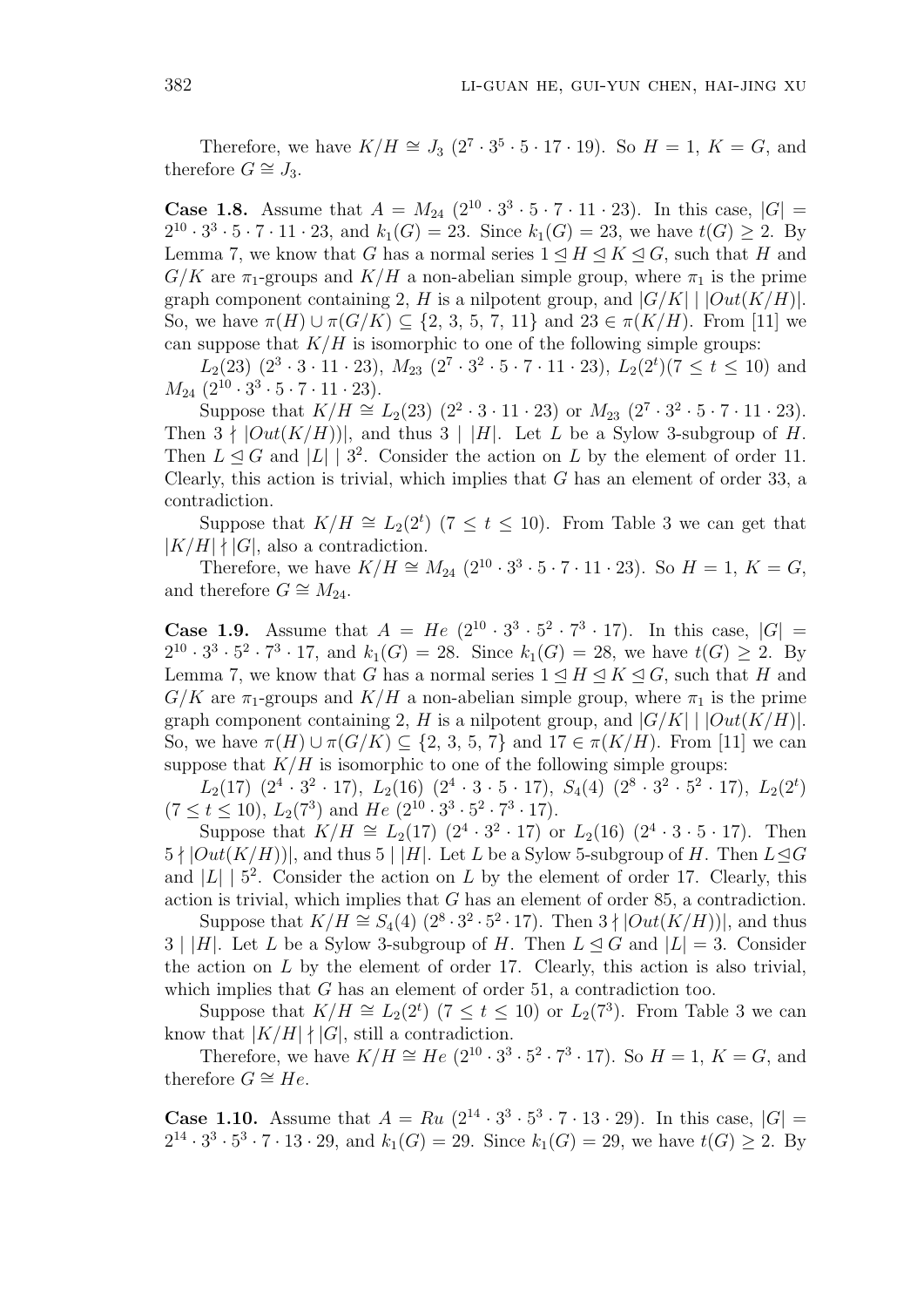Lemma 7, we know that *G* has a normal series  $1 \leq H \leq K \leq G$ , such that *H* and  $G/K$  are  $\pi_1$ -groups and  $K/H$  a non-abelian simple group, where  $\pi_1$  is the prime graph component containing 2, *H* is a nilpotent group, and  $|G/K|$   $|Out(K/H)|$ . So, we have  $\pi(H)$  *∪*  $\pi(G/K)$  ⊆ {2, 3, 5, 7, 13} and 29 ∈  $\pi(K/H)$ . From [11] we can suppose that  $K/H$  is isomorphic to one of the following simple groups:  $L_2(29)$   $(2^2 \cdot 3 \cdot 5 \cdot 7 \cdot 29)$ ,  $L_2(2^t)$   $(7 \le t \le 14)$  and  $Ru$   $(2^{14} \cdot 3^3 \cdot 5^3 \cdot 7 \cdot 13 \cdot 29)$ .

Suppose that  $K/H \cong L_2(29)$   $(2^2 \cdot 3 \cdot 5 \cdot 7 \cdot 29)$ . From [11] we know that  $13 \nmid |Out(K/H)|$ , and thus  $13 \nmid |H|$ . Let *L* be a Sylow 13-subgroup of *H*. Then  $L \leq G$ . Consider the action on *L* by the element of order 5. Clearly, this action is trivial, which implies that *G* has an element of order 65, a contradiction.

Suppose that  $K/H \cong L_2(2^t)$  (7 ≤ *t* ≤ 14). From Table 3 we can know that  $|K/H|$   $\nmid$   $|G|$ , also a contradiction.

Therefore, we have  $K/H \cong Ru\ (2^{14} \cdot 3^3 \cdot 5^3 \cdot 7 \cdot 13 \cdot 29)$ . So  $H = 1, K = G$ , and therefore  $G \cong Ru$ .

**Case 1.11.** Assume that  $A = Suz(2^{13} \cdot 3^7 \cdot 5^2 \cdot 7 \cdot 11 \cdot 13)$ . In this case,  $|G| = 2^{13} \cdot 3^7 \cdot 5^2 \cdot 7 \cdot 11 \cdot 13$ , and  $k_1(G) = 24$ . Since  $k_1(G) = 24$ , we have  $t(G) \geq 2$ . By Lemma 7, we know that *G* has a normal series  $1 \leq H \leq K \leq G$ , such that *H* and  $G/K$  are  $\pi_1$ -groups and  $K/H$  a non-abelian simple group, where  $\pi_1$  is the prime graph component containing 2, *H* is a nilpotent group, and  $|G/K|$   $|Out(K/H)|$ . So, we have  $\pi(H)$  *∪*  $\pi(G/K)$  ⊂ {2, 3, 5, 7, 11} and 13 ∈  $\pi(K/H)$ . From [11] we can suppose that  $K/H$  is isomorphic to one of the following simple groups:

 $L_2(13)(2^2 \cdot 3 \cdot 7 \cdot 13), L_3(3)(2^4 \cdot 3^3 \cdot 13), L_2(25)(2^3 \cdot 3 \cdot 5^2 \cdot 13), L_2(27)(2^2 \cdot 3^3 \cdot 7 \cdot 13),$  $Sz(8)$   $(2^6 \cdot 5 \cdot 7 \cdot 13)$ ,  $U_3(4)$   $(2^6 \cdot 3 \cdot 5^2 \cdot 13)$ ,  $L_2(64)$   $(2^6 \cdot 3^2 \cdot 5 \cdot 7 \cdot 13)$ ,  $G_2(3)$   $(2^6 \cdot 3^2 \cdot 5 \cdot 7 \cdot 13)$  $^{36} \cdot 7 \cdot 13$ ,  $L_4(3)$   $(2^7 \cdot 3^6 \cdot 5 \cdot 13)$ ,  $^{2}F_4(2)'$   $(2^{11} \cdot 3^3 \cdot 5^2 \cdot 13)$ ,  $L_3(9)$   $(2^7 \cdot 3^6 \cdot 5 \cdot 7 \cdot 13)$ ,  $G_2(4)(2^{12} \cdot 3^3 \cdot 5^2 \cdot 7 \cdot 13), A_{13}(2^9 \cdot 3^5 \cdot 5^2 \cdot 7 \cdot 11 \cdot 13), L_2(2^t) (7 \le t \le 13), L_2(3^s)$  $(5 \leq s \leq 7)$  and  $Suz$   $(2^{13} \cdot 3^7 \cdot 5^2 \cdot 7 \cdot 11 \cdot 13)$ .

Suppose that  $K/H$  is isomorphic to one of the following simple groups:

 $L_2(13)(2^2 \cdot 3 \cdot 7 \cdot 13), L_3(3)(2^4 \cdot 3^3 \cdot 13), L_2(25)(2^3 \cdot 3 \cdot 5^2 \cdot 13), L_2(27)(2^2 \cdot 3^3 \cdot 7 \cdot 13),$  $Sz(8)$   $(2^6 \cdot 5 \cdot 7 \cdot 13)$ ,  $U_3(4)$   $(2^6 \cdot 3 \cdot 5^2 \cdot 13)$ ,  $L_2(64)$   $(2^6 \cdot 3^2 \cdot 5 \cdot 7 \cdot 13)$ ,  $G_2(3)$   $(2^6 \cdot 3^6 \cdot 7 \cdot 13)$ ,  $L_4(3)$   $(2^7 \cdot 3^6 \cdot 5 \cdot 13), \quad {}^2F_4(2)'$   $(2^{11} \cdot 3^3 \cdot 5^2 \cdot 13), \quad L_3(9)$   $(2^7 \cdot 3^6 \cdot 5 \cdot 7 \cdot 13)$  and  $G_2(4)$   $(2^{12} \cdot 3^3 \cdot 5^2 \cdot 7 \cdot 13)$ . From [11] we get that 11 *†*  $|Out(K/H)|$ , and thus 11 |  $|H|$ . Let *L* be a Sylow 11-subgroup of *H*. Then  $L \triangleleft G$ . Consider the action on *L* by the element of order 3. Clearly, this action trivial, which implies that *G* has an element of order 33, a contradiction.

Suppose that  $K/H \cong A_{13} (2^9 \cdot 3^5 \cdot 5^2 \cdot 7 \cdot 11 \cdot 13)$ . In such case,  $|Out(K/H)| = 2$ . So  $|G/K|$  | 2 and thus 3 | |*H*|. Let *L* be a Sylow 3-subgroup of *H*. Then  $L \leq G$  and  $|L| = 3<sup>2</sup>$ . Consider the action on *L* by the element of order 11. Clearly, this action is also trivial, which implies that *G* has an element of order 33, a contradiction too.

Suppose that  $K/H \cong L_2(2^t)$  (7  $\leq t \leq 13$ ) or  $L_2(3^s)$  (5  $\leq s \leq 7$ ). From Table 3 we can know that  $|K/H| \nmid |G|$ , also a contradiction.

Therefore, we have  $K/H \cong Suz \ (2^{13} \cdot 3^7 \cdot 5^2 \cdot 7 \cdot 11 \cdot 13)$ . So  $H = 1, K = G$ , and therefore  $G \cong Suz$ .

**Case 1.12.** Assume that  $A = O'N$   $(2^9 \cdot 3^4 \cdot 5 \cdot 7^3 \cdot 11 \cdot 19 \cdot 31)$ . In this case,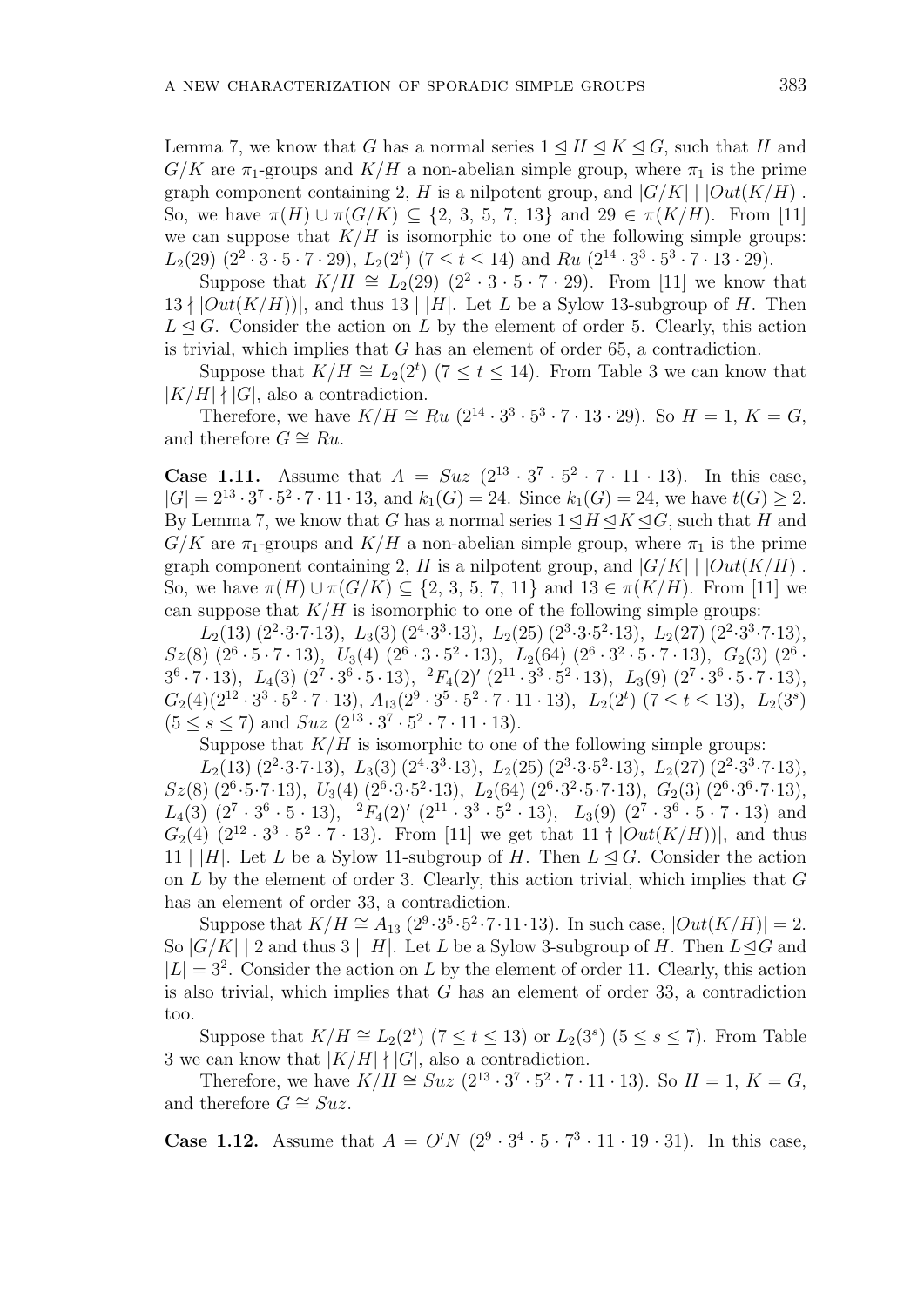$|G| = 2^9 \cdot 3^4 \cdot 5 \cdot 7^3 \cdot 11 \cdot 19 \cdot 31$ , and  $k_1(G) = 31$ . Since  $k_1(G) = 31$ , we have  $t(G) \geq 3$ . By Lemma 7, we know that *G* has a normal series  $1 \leq H \leq K \leq G$ , such that *H* and  $G/K$  are  $\pi_1$ -groups and  $K/H$  a non-abelian simple group, where  $\pi_1$  is the prime graph component containing 2, *H* is a nilpotent group, and  $|G/K|$  |  $|Out(K/H)|$ . So, we have  $\pi(H)$  *∪*  $\pi(G/K)$  ⊂ {2, 3, 5, 7, 11, 19} and 31 ∈  $\pi(K/H)$ . From [11] we can suppose that  $K/H$  is isomorphic to one of the following simple groups:  $L_2(31)$   $(2^5 \cdot 3 \cdot 5 \cdot 31)$ ,  $L_2(32)$   $(2^5 \cdot 3 \cdot 11 \cdot 31)$ ,  $L_2(2^t)$   $(7 \le t \le 9)$ ,  $L_2(7^3)$  and  $O'N(2^9 \cdot 3^4 \cdot 5 \cdot 7^3 \cdot 11 \cdot 19 \cdot 31).$ 

Suppose that  $K/H \cong L_2(31)$   $(2^5 \cdot 3 \cdot 5 \cdot 31)$  or  $L_2(32)$   $(2^5 \cdot 3 \cdot 11 \cdot 31)$ . Then 19  $\dagger$   $|Out(K/H)|$ , and thus 19 | |*H*|. Let *L* be a Sylow 19-subgroup of *H*. Then  $L \triangleleft G$ . Consider the action on *L* by the element of order 5. Clearly, this action is trivial, which implies that *G* has an element of order 95, a contradiction.

Suppose that  $K/H \cong L_2(2^t)$  (7 ≤ *t* ≤ 9) or  $L_2(7^3)$ . From Table 3 we can know that  $|K/H|$   $\nmid |G|$ , also a contradiction.

Therefore, we have  $K/H \cong O'N (2^9 \cdot 3^4 \cdot 5 \cdot 7^3 \cdot 11 \cdot 19 \cdot 31)$ . So  $H = 1, K = G$ , and therefore  $G \cong O'N$ .

**Case 1.13.** Assume that  $A = Co_3 (2^{10} \cdot 3^7 \cdot 5^3 \cdot 7 \cdot 11 \cdot 23)$ . In this case,  $|G| =$  $2^{10} \cdot 3^7 \cdot 5^3 \cdot 7 \cdot 11 \cdot 23$ , and  $k_1(G) = 30$ . Since  $k_1(G) = 30$ , we have  $t(G) \geq 2$ . By Lemma 7, we know that *G* has a normal series  $1 \leq H \leq K \leq G$ , such that *H* and  $G/K$  are  $\pi_1$ -groups and  $K/H$  a non-abelian simple group, where  $\pi_1$  is the prime graph component containing 2, *H* is a nilpotent group, and  $|G/K|$   $|Out(K/H)|$ . So, we have  $\pi(H)$  *∪*  $\pi(G/K)$  ⊆ {2, 3, 5, 7, 11} and 23 ∈  $\pi(K/H)$ . From [11] we can suppose that  $K/H$  is isomorphic to one of the following simple groups:

 $L_2(23)(2^3 \cdot 3 \cdot 11 \cdot 23), M_{23}(2^7 \cdot 3^2 \cdot 5 \cdot 7 \cdot 11 \cdot 23) M_{24}(2^{10} \cdot 3^3 \cdot 5 \cdot 7 \cdot 11 \cdot 23),$  $L_2(2^t)$  ( $7 \le t \le 10$ ),  $L_2(3^s)$  ( $5 \le s \le 7$ ) and  $C_{O_3}(2^{10} \cdot 3^7 \cdot 5^3 \cdot 7 \cdot 11 \cdot 23)$ .

Suppose that  $K/H \cong L_2(23)$   $(2^3 \cdot 3 \cdot 11 \cdot 23)$ . Then  $7 \nmid |Out(K/H)|$ , and thus 7 | |*H*|. Let *L* be a Sylow 7- subgroup of *H*. Then  $L \leq G$ . Consider the action on *L* by the element of order 5. Clearly, this action is trivial, which implies that *G* has an element of order 35, a contradiction.

Suppose that  $K/H \cong M_{23}$   $(2^7 \cdot 3^2 \cdot 5 \cdot 7 \cdot 11 \cdot 23)$  or  $M_{24}$   $(2^{10} \cdot 3^3 \cdot 5 \cdot 7 \cdot 11 \cdot 23)$ . In such case,  $5 \nmid |Out(K/H)|$  and therefore  $5 \nmid |H|$ . Let *L* be a Sylow 5-subgroup of *H*. Then  $L \leq G$  and  $|L| = 5^2$ . Consider the action on *L* by the element of order 11. Clearly, this action is also trivial, which implies that *G* has an element of order 55, a contradiction too.

Suppose that  $K/H \cong L_2(2^t)$  (7  $\leq t \leq 10$ ) or  $L_2(3^s)$  (5  $\leq s \leq 7$ ). From Table 3 we can know that  $|K/H| \nmid |G|$ , also a contradiction.

Therefore, we have  $K/H \cong Co_3 (2^{10} \cdot 3^7 \cdot 5^3 \cdot 7 \cdot 11 \cdot 23)$ . So  $H = 1, K = G$ , and therefore  $G \cong Co_3$ .

**Case 1.14.** Assume that  $A = Co_2 (2^{18} \cdot 3^6 \cdot 5^3 \cdot 7 \cdot 11 \cdot 23)$ . In this case,  $|G|$  =  $2^{18} \cdot 3^6 \cdot 5^3 \cdot 7 \cdot 11 \cdot 23$ , and  $k_1(G) = 30$ . Since  $k_1(G) = 30$ , we have  $t(G) \geq 2$ . By Lemma 7, we know that *G* has a normal series  $1 \leq H \leq K \leq G$ , such that *H* and  $G/K$  are  $\pi_1$ -groups and  $K/H$  a non-abelian simple group, where  $\pi_1$  is the prime graph component containing 2, *H* is a nilpotent group, and  $|G/K|$   $|Out(K/H)|$ .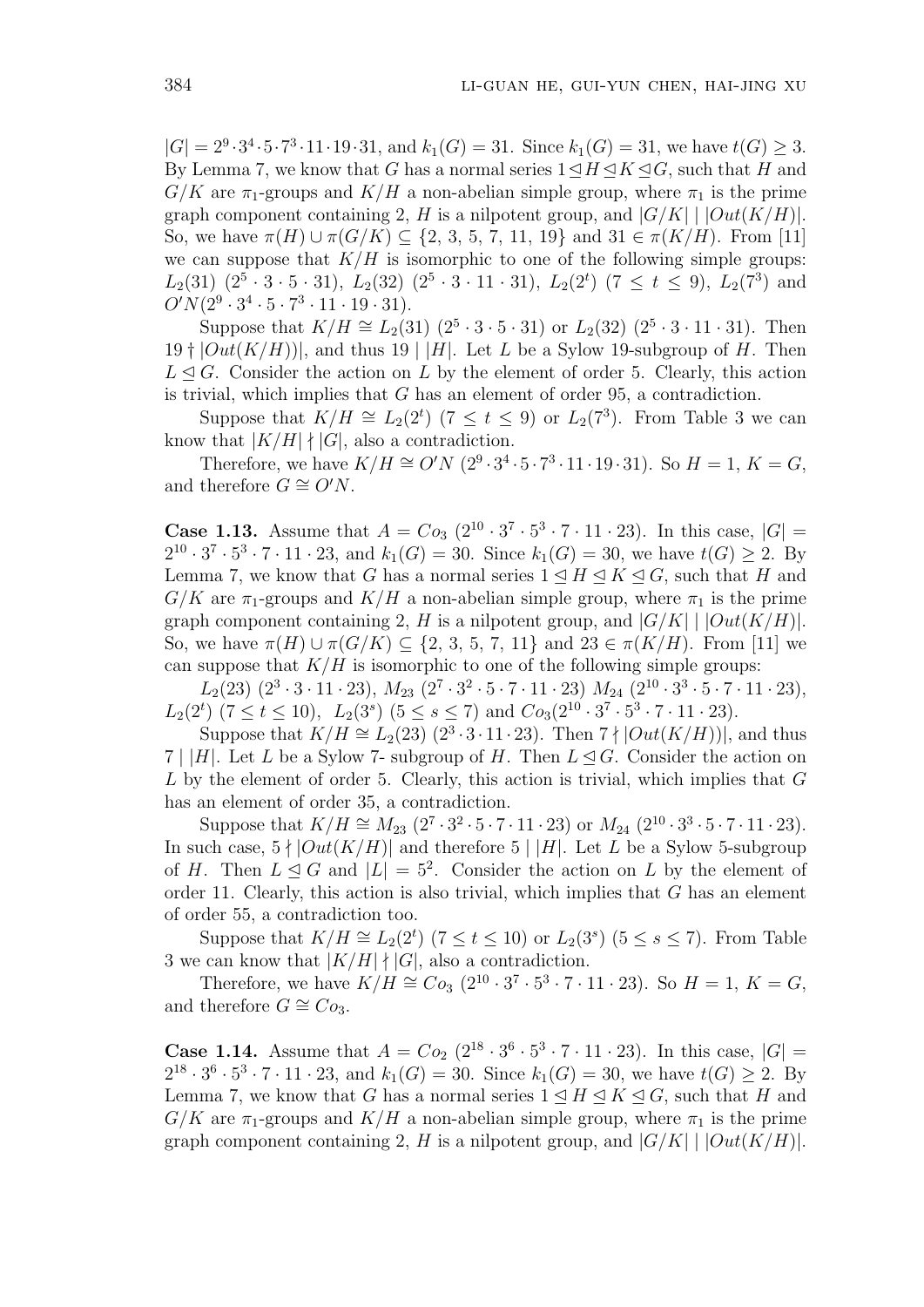So, we have  $\pi(H) \cup \pi(G/K)$  ⊆ {2, 3, 5, 7, 11,*}* and 23 ∈  $\pi(K/H)$ . From [11] and Table 2, we can suppose that  $K/H$  is isomorphic to one of the following simple groups:

 $L_2(23)(2^3 \cdot 3 \cdot 11 \cdot 23), M_{23}(2^7 \cdot 3^2 \cdot 5 \cdot 7 \cdot 11 \cdot 23), M_{24}(2^{10} \cdot 3^3 \cdot 5 \cdot 7 \cdot 11 \cdot 23),$  $Co_2$   $(2^{18} \cdot 3^6 \cdot 5^3 \cdot 7 \cdot 11 \cdot 23)$  and  $B(q)$ , where  $B(q)$  is one of the following simple groups:  $L_2(2^t)$  (7  $\le t \le 18$ ),  $L_2(3^s)$  (5  $\le s \le 6$ ),  $L_3(2^t)$  (5  $\le t \le 6$ ) and  $U_3(2^s)$  $(5 < s < 6)$ .

Suppose that  $K/H \cong L_2(23)$   $(2^3 \cdot 3 \cdot 11 \cdot 23)$ . Then  $7 \nmid |Out(K/H)|$ , and thus 7 | |*H*|. Let *L* be a Sylow 7-subgroup of *H*. Then  $L \leq G$ . Consider the action on *L* by the element of order 5. Clearly, this action is also trivial, which implies that *G* has an element of order 35, a contradiction.

Suppose that  $K/H \cong M_{23}$   $(2^7 \cdot 3^2 \cdot 5 \cdot 7 \cdot 11 \cdot 23)$  or  $M_{24}$   $(2^{10} \cdot 3^3 \cdot 5 \cdot 7 \cdot 11 \cdot 23)$ . In such case,  $5 \nmid |Out(K/H)|$ , and therefore  $5 \nmid |H|$ . Let *L* be a Sylow 5-subgroup of *H*. Then  $L \leq G$  and  $|L| = 5^2$ . Consider the action on *L* by the element of order 11. Clearly, this action is also trivial, which implies that *G* has an element of order 55, a contradiction too.

Suppose that  $K/H \cong B(q)$ . From Table 2 we know that  $(q^2 - 1) | B(q)|$ , which implies  $(q^2 - 1)$  | |*G*|. We can see it is impossible from Table 3.

Therefore, we have  $K/H \cong Co_2(2^{18} \cdot 3^6 \cdot 5^3 \cdot 7 \cdot 11 \cdot 23)$ . So  $H = 1, K = G$ , and therefore  $G \cong Co_2$ .

**Case 1.15.** Assume that  $A = Ly (2^8 \cdot 3^7 \cdot 5^6 \cdot 7 \cdot 11 \cdot 31 \cdot 37 \cdot 67)$ . In this case,  $|G| = 2^8 \cdot 3^7 \cdot 5^6 \cdot 7 \cdot 11 \cdot 31 \cdot 37 \cdot 67$ , and  $k_1(G) = 67$ . Since  $k_1(G) = 67$ , we have  $t(G) \geq 3$ . By Lemma 7, we know that *G* has a normal series  $1 \leq H \leq K \leq G$ , such that *H* and  $G/K$  are  $\pi_1$ -groups and  $K/H$  a non-abelian simple group, where  $\pi_1$  is the prime graph component containing 2, *H* is a nilpotent group, and  $|G/K|$  |  $|Out(K/H)|$ . So, we have  $\pi(H) \cup \pi(G/K)$  ⊆ {2, 3, 5, 7, 11, 31, 37} and 67 ∈  $\pi(K/H)$ . From [11] and Table 2, we can suppose that  $K/H$  is isomorphic to  $Ly (2^8 \cdot 3^7 \cdot 5^6 \cdot 7 \cdot 11 \cdot 31 \cdot 37 \cdot 67)$ or  $B(q)$ , where  $B(q)$  is one of the following simple groups:  $L_2(2^t)$  ( $7 \le t \le 8$ ),  $L_2(3^s)$  (5  $\leq$  *s*  $\leq$  7) and  $L_2(5^r)$  (4  $\leq$  *r*  $\leq$  6).

Suppose that  $K/H \cong B(q)$ . From Table 2 we know that  $(q^2 - 1) | B(q)|$ , which means  $(q^2 - 1) | |G|$ . From Table 3, we can see it is impossible.

Therefore, we have  $K/H \cong Ly (2^8 \cdot 3^7 \cdot 5^6 \cdot 7 \cdot 11 \cdot 31 \cdot 37 \cdot 67)$ . So  $H = 1$ , *K* = *G*, and therefore *G*  $\cong$  *Ly*.

**Case 1.16.** Assume that  $A = Th (2^{15} \cdot 3^{10} \cdot 5^3 \cdot 7^2 \cdot 13 \cdot 19 \cdot 31)$ . In this case,  $|G| = 2^{15} \cdot 3^{10} \cdot 5^3 \cdot 7^2 \cdot 13 \cdot 19 \cdot 31$ , and  $k_1(G) = 39$ . Since  $k_1(G) = 39$ , we have  $t(G) \geq 2$ . By Lemma 7, we know that *G* has a normal series  $1 \leq H \leq K \leq G$ , such that *H* and  $G/K$  are  $\pi_1$ -groups and  $K/H$  a non-abelian simple group, where  $\pi_1$  is the prime graph component containing 2, *H* is a nilpotent group, and  $|G/K|$  |  $|Out(K/H)|$ . So, we have  $\pi(H)$  *∪*  $\pi(G/K)$  ⊆ {2, 3, 5, 7, 13, 19} and 31 ∈  $\pi(K/H)$ . From [11] and Table 2, we can suppose that *K/H* is isomorphic to one of the following simple groups:

 $L_2(31)$   $(2^5 \cdot 3 \cdot 5 \cdot 31)$ ,  $L_2(32)$   $(2^5 \cdot 3 \cdot 11 \cdot 31)$ ,  $L_3(5)$   $(2^5 \cdot 3 \cdot 5^3 \cdot 31)$ ,  $L_2(125)$   $(2^2 \cdot 3^2 \cdot$  $5^2 \cdot 7 \cdot 31$ ,  $L_5(2)$   $(2^{10} \cdot 3^2 \cdot 5 \cdot 7 \cdot 31)$ ,  $L_6(2)$   $(2^{15} \cdot 3^4 \cdot 5 \cdot 7^2 \cdot 31)$ ,  $Th$   $(2^{15} \cdot 3^{10} \cdot 5^3 \cdot 7^2 \cdot 13 \cdot 19 \cdot 31)$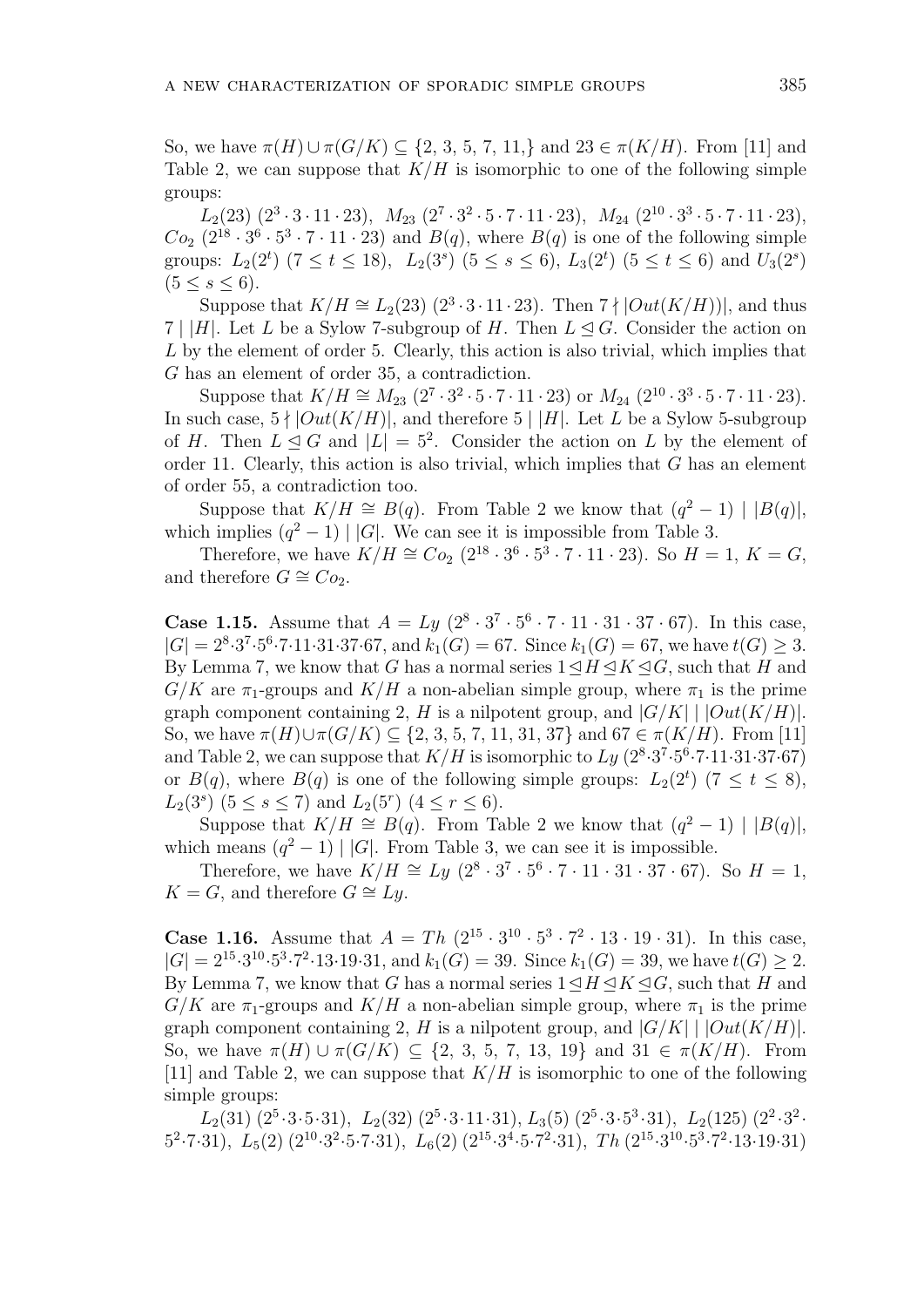and  $B(q)$ , where  $B(q)$  is one of the following simple groups:  $L_2(2^t)$  ( $7 \le t \le 15$ ),  $L_2(3^s)$   $(5 \le s \le 10)$ ,  $L_3(2^5)$  and  $U_3(2^5)$ .

Suppose that  $K/H$  is isomorphic to one of the following simple groups:  $L_2(31)$   $(2^5 \cdot 3 \cdot 5 \cdot 31)$ ,  $L_2(32)$   $(2^5 \cdot 3 \cdot 11 \cdot 31)$ ,  $L_3(5)$   $(2^5 \cdot 3 \cdot 5^3 \cdot 31)$ ,  $L_2(125)$   $(2^2 \cdot 3^2 \cdot 5^3 \cdot 31)$  $7 \cdot 31$ ,  $L_5(2)$   $(2^{10} \cdot 3^2 \cdot 5 \cdot 7 \cdot 31)$ ,  $L_6(2)$   $(2^{15} \cdot 3^4 \cdot 5 \cdot 7^2 \cdot 31)$ . Then  $19 \nmid |Out(K/H)|$ , and thus 19 |  $|H|$ . Let *L* be a Sylow 19-subgroup of *H*. Then  $L \leq G$ . Consider the action on *L* by the element of order 5. Clearly, this action is also trivial, which implies that *G* has an element of order 95, a contradiction.

Suppose that  $K/H \cong B(q)$ . From Table 2 we know that  $(q^2 - 1) | B(q)|$ , which means  $(q^2 - 1)$  | |G|. We can see it is impossible from Table 3.

Therefore, we have  $K/H \cong Th (2^{15} \cdot 3^{10} \cdot 5^3 \cdot 7^2 \cdot 13 \cdot 19 \cdot 31)$ . So  $H = 1$ , *K* = *G*, and therefore *G*  $\cong$  *Th*.

**Case 1.17.** Assume that  $A = J_4 (2^{21} \cdot 3^3 \cdot 5 \cdot 7 \cdot 11^3 \cdot 23 \cdot 29 \cdot 31 \cdot 37 \cdot 43)$ . In this case,  $|G| = 2^{21} \cdot 3^3 \cdot 5 \cdot 7 \cdot 11^3 \cdot 23 \cdot 29 \cdot 31 \cdot 37 \cdot 43$ , and  $k_1(G) = 66$ . Since  $k_1(G) = 66$ , we have  $t(G) \geq 3$ . By Lemma 7, we know that *G* has a normal series  $1 \leq H \leq K \leq G$ , such that *H* and *G/K* are  $\pi_1$ -groups and *K/H* a nonabelian simple group, where  $\pi_1$  is the prime graph component containing 2, *H* is a nilpotent group, and  $|G/K|$  |  $|Out(K/H)|$ . So, we have  $\pi(H) \cup \pi(G/K) \subseteq \{2,$ 3, 5, 7, 11, 23, 29, 31, 37} and  $43 \in \pi(K/H)$ . From [11] and Table 2, we can suppose that  $K/H$  is isomorphic to one of the following simple groups:

 $L_2(43)(2^2 \cdot 3 \cdot 7 \cdot 11 \cdot 43), J_4(2^{21} \cdot 3^3 \cdot 5 \cdot 7 \cdot 11^3 \cdot 23 \cdot 29 \cdot 31 \cdot 37 \cdot 43)$  and  $B(q)$ , where  $B(q)$  is one of the following simple groups:  $L_2(2^t)$  ( $7 \le t \le 21$ ),  $L_2(11^3)$ ,  $L_3(2^s)$  (5  $\leq$  *s*  $\leq$  7) and  $U_3(2^r)$  (5  $\leq$  *r*  $\leq$  7).

Suppose that  $K/H \cong L_2(43)$  (2<sup>2</sup> · 3 · 7 · 11 · 43). Then 37  $\nmid |Out(K/H)|$ , and thus 37 | |*H*|. Let *L* be a Sylow 37-subgroup of *H*. Then  $L \triangleleft G$ . Consider the action on *L* by the element of order 5. Clearly, this action is trivial, which implies that *G* has an element of order 185, a contradiction.

Suppose that  $K/H \cong B(q)$ . From Table 2 we know that  $(q^2 - 1) | B(q)|$ , which means  $(q^2 - 1)$  | |G|. If  $B(q)$  is  $L_2(2^t)$  (7  $\leq t \leq 21$ ),  $L_2(11^3)$ ,  $L_3(2^s)$  $(6 ≤ s ≤ 7)$  or  $U_3(2^r)$   $(6 ≤ r ≤ 7)$ , then  $(q^2 - 1) \nmid |G|$  by Table 3, which is a contradiction. If  $B(q)$  is  $L_3(2^5)$  or  $U_3(2^5)$ , we can easily know that  $|B(q)| \nmid |G|$ , also a contradiction.

Therefore, we have  $K/H \cong J_4 (2^{21} \cdot 3^3 \cdot 5 \cdot 7 \cdot 11^3 \cdot 23 \cdot 29 \cdot 31 \cdot 37 \cdot 43)$ . So *H* = 1, *K* = *G*, and therefore *G*  $\cong$  *J*<sub>4</sub>.

**Case 1.18.** Assume that  $A = B\left(2^{41} \cdot 3^{13} \cdot 5^6 \cdot 7^2 \cdot 11 \cdot 13 \cdot 17 \cdot 19 \cdot 23 \cdot 31 \cdot 47\right)$ . In this case,  $|G| = 2^{41} \cdot 3^{13} \cdot 5^6 \cdot 7^2 \cdot 11 \cdot 13 \cdot 17 \cdot 19 \cdot 23 \cdot 31 \cdot 47$ , and  $k_1(G) = 70$ . Since  $k_1(G) = 70$ , we have  $t(G) \geq 2$ . By Lemma 7, we know that *G* has a normal series  $1 \leq H \leq K \leq G$ , such that *H* and *G/K* are  $\pi_1$ -groups and *K/H* a nonabelian simple group, where  $\pi_1$  is the prime graph component containing 2, *H* is a nilpotent group, and  $|G/K|$  |  $|Out(K/H)|$ . So, we have  $\pi(H) \cup \pi(G/K) \subseteq \{2,$ 3, 5, 7, 11, 13, 17, 19, 23, 31} and  $47 \in \pi(K/H)$ . From [11] and Table 2, we can suppose that  $K/H$  is isomorphic to one of the following simple groups:

 $L_2(47)$   $(2^4 \cdot 3 \cdot 23 \cdot 47)$ ,  $B$   $(2^{41} \cdot 3^{13} \cdot 5^6 \cdot 7^2 \cdot 11 \cdot 13 \cdot 17 \cdot 19 \cdot 23 \cdot 31 \cdot 47)$  and  $B(q)$ , where  $B(q)$  is one of the following simple groups: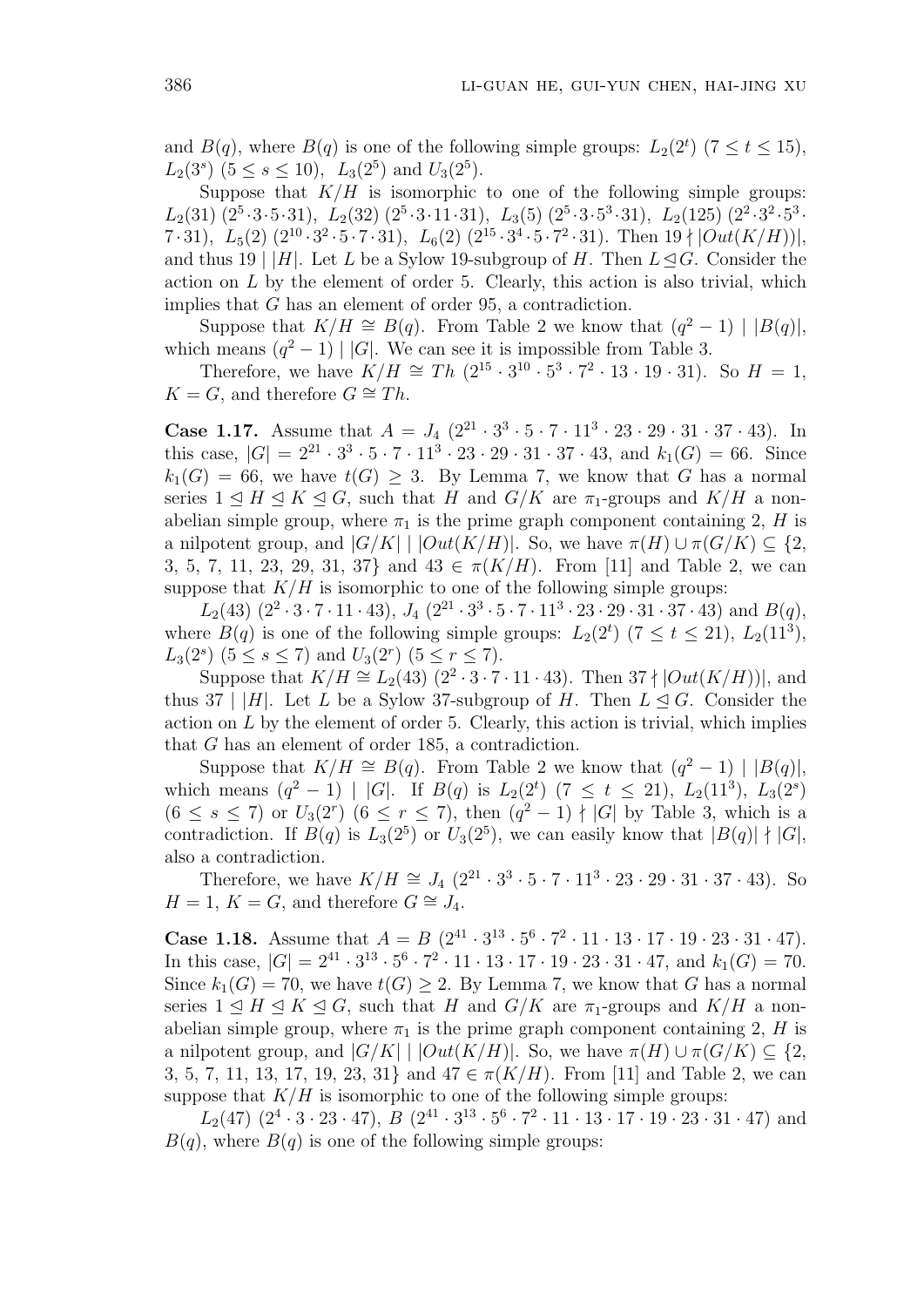$L_2(2^t)$  (7  $\leq t \leq 41$ ),  $L_2(3^s)$  (5  $\leq s \leq 13$ ),  $L_2(5^r)$  (4  $\leq r \leq 6$ ),  $L_3(2^t)$  $(5 \le t \le 13)$ ,  $L_3(3^4)$ ,  $U_3(2^t)$   $(5 \le t \le 13)$ ,  $U_3(3^4)$ ,  $L_4(2^t)$   $(4 \le t \le 6)$ ,  $U_4(2^t)$  $(4 \le t \le 6)$ ,  $S_4(2^t)$   $(6 \le t \le 10)$  and  $G_4(2^t)$   $(5 \le t \le 6)$ .

Suppose that  $K/H \cong L_2(47)$   $(2^4 \cdot 3 \cdot 23 \cdot 47)$ . Then 31  $\nmid |Out(K/H)|$ , and thus 31 | |*H*|. Let *L* be a Sylow 31-subgroup of *H*. Then  $L \triangleleft G$ . Consider the action on *L* by the element of order 7. Clearly, this action is also trivial, which implies that *G* has an element of order 217, a contradiction.

Suppose that  $K/H \cong B(q)$ . From Table 2 we know that  $(q^2 - 1) | B(q)|$ , which means  $(q^2 - 1) | G$ . We can easily know that  $|B(q)| | G$  by Lemma 5, Table 2 and Table 3, also a contradiction.

Therefore, we have  $K/H \cong B(2^{41} \cdot 3^{13} \cdot 5^6 \cdot 7^2 \cdot 11 \cdot 13 \cdot 17 \cdot 19 \cdot 23 \cdot 31 \cdot 47)$ . So  $H = 1$ ,  $K = G$ , and therefore  $G \cong B$ .

**Case 1.19.** Assume that  $A = M(2^{46} \cdot 3^{20} \cdot 5^9 \cdot 7^6 \cdot 11^2 \cdot 13^3 \cdot 17 \cdot 19 \cdot 23 \cdot 29 \cdot 31 \cdot 41 \cdot 47 \cdot 59 \cdot$ 71). In this case,  $|G| = 2^{46} \cdot 3^{20} \cdot 5^9 \cdot 7^6 \cdot 11^2 \cdot 13^3 \cdot 17 \cdot 19 \cdot 23 \cdot 29 \cdot 31 \cdot 41 \cdot 47 \cdot 59 \cdot 71$ , and  $k_1(G) = 119$ . Since  $k_1(G) = 119$ , we have  $t(G) \geq 2$ . By Lemma 7, we know that *G* has a normal series  $1 \leq H \leq K \leq G$ , such that *H* and  $G/K$  are  $\pi_1$ -groups and  $K/H$ a non-abelian simple group, where  $\pi_1$  is the prime graph component containing 2, *H* is a nilpotent group, and  $|G/K|$  |  $|Out(K/H)|$ . So, we have  $\pi(H) \cup \pi(G/K) \subseteq$ *{*2, 3, 5, 7, 11, 13, 17, 19, 23, 29, 31, 41, 47, 59*}* and 71 *∈ π*(*K/H*). From [11] and Table 2, we can suppose that  $K/H$  is isomorphic to one of the following simple groups:

 $L_2(71)$   $(2^3 \cdot 3^2 \cdot 5 \cdot 7 \cdot 71)$ ,  $M(2^{46} \cdot 3^{20} \cdot 5^9 \cdot 7^6 \cdot 11^2 \cdot 13^3 \cdot 17 \cdot 19 \cdot 23 \cdot 29 \cdot 31 \cdot 41 \cdot 47 \cdot 59 \cdot 71)$ and  $B(q)$ , where  $B(q)$  is one of the following simple groups:

 $L_2(2^t)$  (7  $\le t \le 46$ ),  $L_2(3^s)$  (5  $\le s \le 20$ ),  $L_2(5^r)$  (4  $\le r \le 9$ ),  $L_2(7^x)$  (3  $\le$  $x \leq 6$ ,  $L_2(13^y)$   $(2 \leq y \leq 3)$ ,  $L_3(2^t)$   $(5 \leq t \leq 15)$ ,  $L_3(3^s)$   $(4 \leq s \leq 6)$ ,  $L_3(5^3)$ ,  $L_3(7^2)$ ,  $U_3(2^t)$  (5  $\leq t \leq 15$ ),  $U_3(3^s)$  (4  $\leq t \leq 6$ ),  $U_3(5^3)$ ,  $U_3(7^2)$ ,  $L_4(2^t)$   $(4 \le t \le 7)$ ,  $L_4(3^3)$ ,  $U_4(2^t)$   $(4 \le t \le 7)$ ,  $U_4(3^3)$ ,  $S_4(2^t)$   $(6 \le t \le 11)$ , *S*<sub>4</sub>(3<sup>*s*</sup>) (4 ≤ *s* ≤ 5), *G*<sub>4</sub>(2<sup>*t*</sup>) (5 ≤ *t* ≤ 7) and *G*<sub>2</sub>(3<sup>3</sup>).

Suppose that  $K/H \cong L_2(71)$   $(2^3 \cdot 3^2 \cdot 5 \cdot 7 \cdot 71)$ . Then  $31 \nmid |Out(K/H)|$ , and thus 31 | |*H*|. Let *L* be a Sylow 31-subgroup of *H*. Then  $L \leq G$ . Consider the action on *L* by the element of order 7. Clearly, this action is also trivial, which implies that *G* has an element of order 217, a contradiction.

Suppose that  $K/H \cong B(q)$ . From Table 2 we know that  $(q^2 - 1) | B(q)|$ , and therefore  $(q^2 - 1)$  | |G|. If  $B(q)$  is not  $L_2(2^{10})$  and  $L_2(13^2)$ , then we can easily know that  $|B(q)| \nmid |G|$  by Lemma 5, Table 2 and Table 3, a contradiction. We now assume that  $B(q)$  is  $L_2(2^{10})$  or  $L_2(13^2)$ . From Table 3, we have  $71 \nmid |B(q)|$ , also a contradiction.

Therefore, we have  $K/H \cong M(2^{46} \cdot 3^{20} \cdot 5^9 \cdot 7^6 \cdot 11^2 \cdot 13^3 \cdot 17 \cdot 19 \cdot 23 \cdot 29 \cdot 31 \cdot 13^5 \cdot 13^5 \cdot 13^5 \cdot 13^5 \cdot 13^5 \cdot 13^5 \cdot 13^5 \cdot 13^5 \cdot 13^5 \cdot 13^5 \cdot 13^5 \cdot 13^5 \cdot 13^5 \cdot 13^5 \cdot 13^5 \cdot 13^5 \cdot 13^5 \cdot 13^5 \cdot 1$  $41 \cdot 47 \cdot 59 \cdot 71$ . So  $H = 1, K = G$ , and therefore  $G \cong M$ .

Now Theorem 1 follows from Case 1.1 to Case 1.19.

**Proof of Theorem 2.** It is enough to prove the sufficiency.

**Case 2.1.** Assume that  $A = J_2 (2^7 \cdot 3^3 \cdot 5^2 \cdot 7)$ . In this case,  $|G| = 2^7 \cdot 3^3 \cdot 5^2 \cdot 7$ ,  $k_1(G) = 15$  and  $k_2(G) = 12$ . Since  $k_1(G) = 15$ ,  $k_2(G) = 12$ , we have  $t(G) \geq 2$ .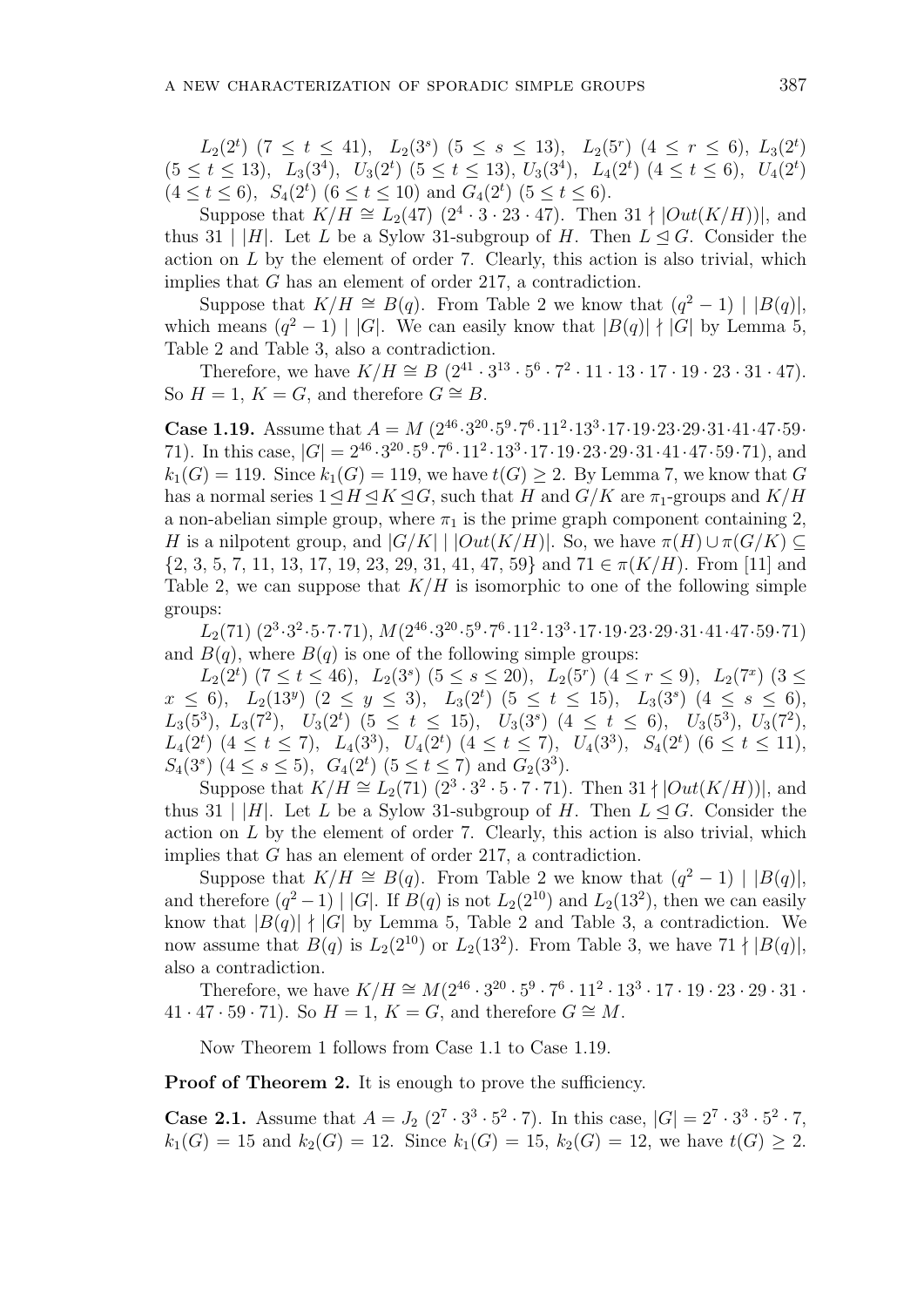By Lemma 8, *G* has a normal series  $1 \leq H \leq K \leq G$ , such that *H* and  $G/K$ are  $\pi_1$ -groups and  $K/H$  a non-abelian simple group, where  $\pi_1$  is the prime graph component containing 2, *H* is a nilpotent group, and  $|G/K|$  |  $|Out(K/H)|$ . So, we have  $\pi(H) \cup \pi(G/K) \subseteq \{2, 3, 5\}$  and  $7 \in \pi(K/H)$ . From [11] we can suppose that  $K/H$  is isomorphic to one of the following simple groups:  $L_2(7)$   $(2^3 \cdot 3 \cdot 7)$ ,  $L_2(8)$   $(2^3 \cdot 3^2 \cdot 7)$ ,  $A_7$   $(2^3 \cdot 3^2 \cdot 5 \cdot 7)$ ,  $U_3(3)$   $(2^5 \cdot 3^3 \cdot 7)$ ,  $L_4(2)$   $(2^6 \cdot 3^2 \cdot 5 \cdot 7)$ ,  $L_3(4)$   $(2^6 \cdot 3^2 \cdot 5 \cdot 7)$  and  $J_2(2^7 \cdot 3^3 \cdot 5^2 \cdot 7)$ .

Suppose that  $K/H$  is isomorphic to one of the following simple groups:  $L_2(7)$   $(2^3 \cdot 3 \cdot 7), L_2(8)$   $(2^3 \cdot 3^2 \cdot 7), A_7$   $(2^3 \cdot 3^2 \cdot 5 \cdot 7), U_3(3)$   $(2^5 \cdot 3^3 \cdot 7), L_4(2)$   $(2^6 \cdot 3^2 \cdot 5 \cdot 7)$ and  $L_3(4)$   $(2^6 \cdot 3^2 \cdot 5 \cdot 7)$ . By [11] we know that  $5 \nmid |Out(K/H)|$ , and thus  $5 \nmid |H|$ . Let *L* be a Sylow 5-subgroup of *H*. We know that  $L \leq G$ , and  $|L| \mid 5^2$ . Consider the action on *L* by the element of order 7. Clearly, this action is trivial. It implies that *G* has an element of order 35, a contradiction.

Therefore, we have  $K/H \cong J_2(2^7 \cdot 3^3 \cdot 5^2 \cdot 7)$ . So  $H = 1, K = G$ , and therefore  $G ≅ J_2$ .

**Case 2.2.** Assume that  $A = McL$  ( $2^7 \cdot 3^6 \cdot 5^3 \cdot 7 \cdot 11$ ). In this case,  $|G|$  =  $2^7 \cdot 3^6 \cdot 5^3 \cdot 7 \cdot 11$ ,  $k_1(G) = 30$  and  $k_2(G) = 15$ . Since  $k_1(G) = 30$  and  $k_2(G) = 15$ , we have  $t(G) \geq 2$ . By Lemma 8, *G* has a normal series  $1 \leq H \leq K \leq G$ , such that *H* and  $G/K$  are  $\pi_1$ -groups and  $K/H$  a non-abelian simple group, where  $\pi_1$  is the prime graph component containing 2, *H* is a nilpotent group, and  $|G/K|||Out(K/H)|$ . So, we have  $\pi(H)$  *∪*  $\pi(G/K)$  ⊆ {2, 3, 5, 7} and 11 ∈  $\pi(K/H)$ . From [11] we can suppose that  $K/H$  is isomorphic to one of the following simple groups:

 $L_2(11)$   $(2^2 \cdot 3 \cdot 5 \cdot 11)$ ,  $M_{11}$   $(2^4 \cdot 3^2 \cdot 5 \cdot 11)$ ,  $M_{12}$   $(2^6 \cdot 3^3 \cdot 5 \cdot 11)$ ,  $M_{22}$   $(2^7 \cdot 3^2 \cdot 5 \cdot 7 \cdot 11)$ ,  $A_{11}$   $(2^7 \cdot 3^4 \cdot 5^2 \cdot 7 \cdot 11)$ ,  $McL$   $(2^7 \cdot 3^6 \cdot 5^3 \cdot 7 \cdot 11)$ ,  $L_2(2^7)$  and  $L_2(3^s)$   $(5 \le s \le 6)$ .

Suppose that  $K/H$  is isomorphic to one of the following simple groups:  $L_2(11)$   $(2^2 \cdot 3 \cdot 5 \cdot 11)$ ,  $M_{11}$   $(2^4 \cdot 3^2 \cdot 5 \cdot 11)$ ,  $M_{12}$   $(2^6 \cdot 3^3 \cdot 5 \cdot 11)$ ,  $M_{22}$   $(2^7 \cdot 3^2 \cdot 5 \cdot 7 \cdot 11)$  and *A*<sub>11</sub>  $(2^7 \cdot 3^4 \cdot 5^2 \cdot 7 \cdot 11)$ . By [11] we know that  $5 \nmid |Out(K/H)|$ , and thus  $5 \nmid |H|$ . Let *L* be a Sylow 5-subgroup of *H*. We know that  $L \leq G$ , and  $|L| \mid 5^2$ . Consider the action on *L* by the element of order 11. Clearly, this action is trivial. It implies that *G* has an element of order 55, which is a contradiction.

Suppose that  $K/H \cong L_2(2^7)$  or  $L_2(3^s)$  (5 ≤ *s* ≤ 6). From Table 3, we have  $|K/H|$   $\neq$   $|G|$ , still a contradiction.

Therefore, we have  $K/H \cong McL$  ( $2^7 \cdot 3^6 \cdot 5^3 \cdot 7 \cdot 11$ ). So  $H = 1, K = G$ , and therefore  $G \cong McL$ .

**Case 2.3.** Assume that  $A = Fi_{22} (2^{17} \cdot 3^9 \cdot 5^2 \cdot 7 \cdot 11 \cdot 13)$ . In this case,  $|G| = 2^{17} \cdot$  $3^9 \cdot 5^2 \cdot 7 \cdot 11 \cdot 13$ ,  $k_1(G) = 30$  and  $k_2(G) = 24$ . Since  $k_1(G) = 30$  and  $k_2(G) = 24$ , we have  $t(G) \geq 2$ . By Lemma 8, *G* has a normal series  $1 \leq H \leq K \leq G$ , such that *H* and  $G/K$  are  $\pi_1$ -groups and  $K/H$  a non-abelian simple group, where  $\pi_1$  is the prime graph component containing 2, *H* is a nilpotent group, and  $|G/K|||Out(K/H)|$ . So, we have  $\pi(H)$  *∪*  $\pi(G/K)$  ⊆ {2, 3, 5, 7, 11} and 13 ∈  $\pi(K/H)$ . From [11] and Table 2 we can suppose that  $K/H$  is isomorphic to one of the following simple groups:

 $L_2(13)(2^2 \cdot 3 \cdot 5 \cdot 7 \cdot 13), L_3(3)(2^4 \cdot 3^3 \cdot 13), L_2(25)(2^3 \cdot 3 \cdot 5^2 \cdot 13), L_2(27)(2^2 \cdot$  $3^3 \cdot 7 \cdot 13$ ,  $Sz(8)$   $(2^6 \cdot 5 \cdot 7 \cdot 13)$ ,  $U_3(4)$   $(2^6 \cdot 3 \cdot 5^2 \cdot 13)$ ,  $L_2(64)$   $(2^6 \cdot 3^2 \cdot 5 \cdot 7 \cdot 13)$ ,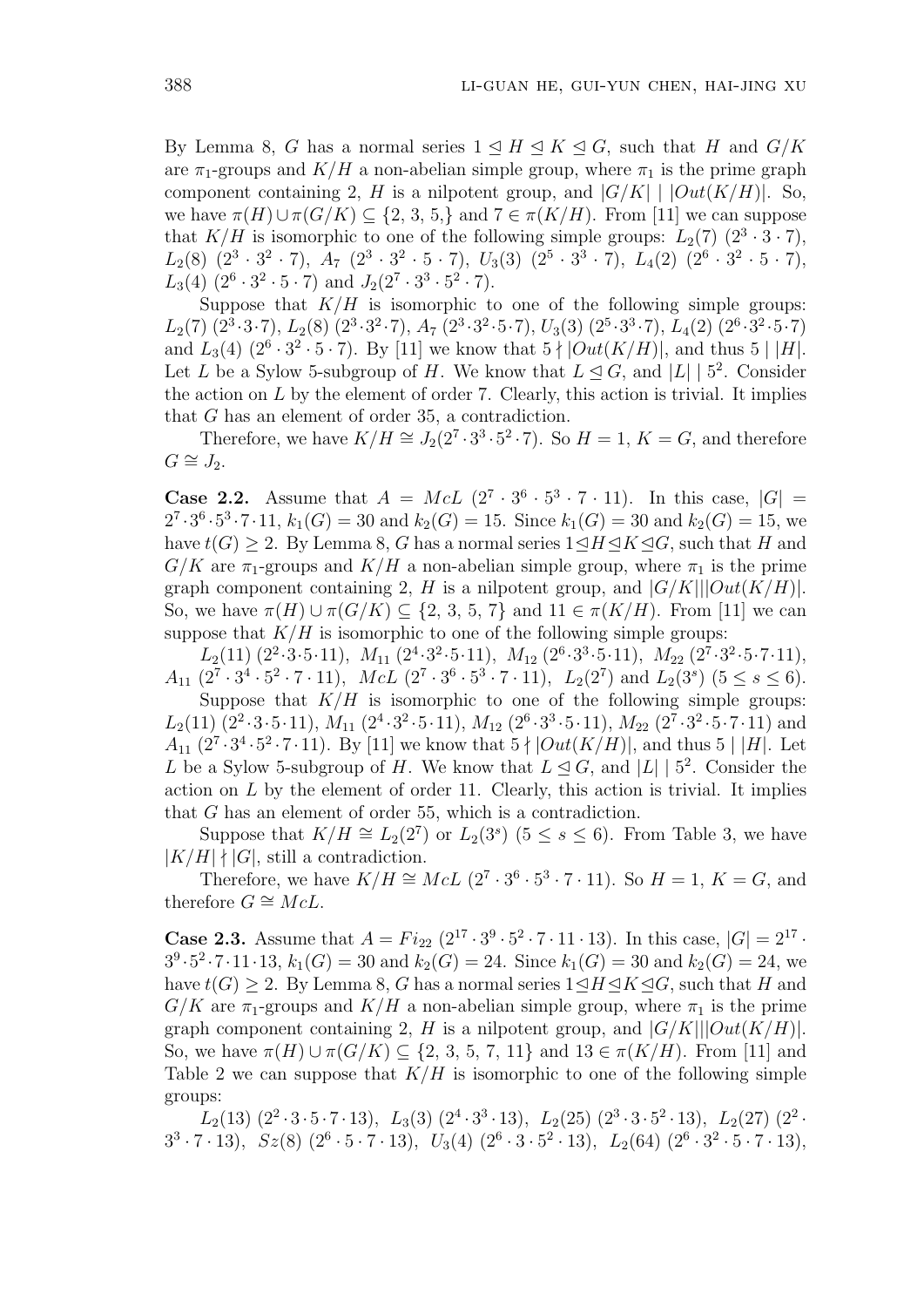$G_2(3)$   $(2^6 \cdot 3^6 \cdot 7 \cdot 13)$ ,  $L_4(3)$   $(2^7 \cdot 3^6 \cdot 5 \cdot 13)$ ,  ${}^2F_4(2)'$   $(2^{11} \cdot 3^3 \cdot 5^2 \cdot 13)$ ,  $L_3(9)$   $(2^7 \cdot 3^6 \cdot 5 \cdot 7 \cdot 13)$  $G_2(4)$   $(2^{12} \cdot 3^3 \cdot 5^2 \cdot 7 \cdot 13), \ A_{13}$   $(2^9 \cdot 3^5 \cdot 5^2 \cdot 7 \cdot 11 \cdot 13), \ S_6(3)$   $(2^9 \cdot 3^9 \cdot 5 \cdot 7 \cdot 13),$  $O_7(3)$   $(2^9 \cdot 3^9 \cdot 5 \cdot 7 \cdot 13)$ ,  $Suz$   $(2^{13} \cdot 3^7 \cdot 5^2 \cdot 7 \cdot 11 \cdot 13)$ ,  $Fi_{22}$   $(2^{17} \cdot 3^9 \cdot 5^2 \cdot 7 \cdot 11 \cdot 13)$ and  $B(q)$ , where  $B(q)$  is one of the following simple groups:  $L_2(2^t)$  ( $7 \le t \le 17$ ),  $L_2(3^s)$   $(5 \le s \le 9)$ ,  $L_3(2^t)$   $(5 \le t \le 6)$  and  $U_3(2^5)$ .

Suppose that  $K/H$  is isomorphic to one of the following simple groups:  $L_2(13)(2^2 \cdot 3 \cdot 5 \cdot 7 \cdot 13), L_3(3)(2^4 \cdot 3^3 \cdot 13), L_2(25)(2^3 \cdot 3 \cdot 5^2 \cdot 13), L_2(27)(2^2 \cdot 3^3 \cdot 7 \cdot 13),$  $Sz(8)$   $(2^6 \cdot 5 \cdot 7 \cdot 13)$ ,  $U_3(4)$   $(2^6 \cdot 3 \cdot 5^2 \cdot 13)$ ,  $L_2(64)$   $(2^6 \cdot 3^2 \cdot 5 \cdot 7 \cdot 13)$ ,  $G_2(3)$   $(2^6 \cdot 3^6 \cdot 7 \cdot 13)$ ,  $L_4(3)$   $(2^7 \cdot 3^6 \cdot 5 \cdot 13), \quad {}^2F_4(2)'$   $(2^{11} \cdot 3^3 \cdot 5^2 \cdot 13), \quad L_3(9)$   $(2^7 \cdot 3^6 \cdot 5 \cdot 7 \cdot 13),$  $G_2(4)$   $(2^{12} \cdot 3^3 \cdot 5^2 \cdot 7 \cdot 13)$ ,  $S_6(3)$   $(2^9 \cdot 3^9 \cdot 5 \cdot 7 \cdot 13)$  and  $O_7(3)$   $(2^9 \cdot 3^9 \cdot 5 \cdot 7 \cdot 13)$ , By [11] we know that  $11 \nmid |Out(K/H)|$ , and thus  $11 \nmid |H|$ . Let *L* be a Sylow 11-subgroup of *H*. We know that  $L \leq G$ . Consider the action on *L* by the element of order 7. Clearly, this action is trivial. It implies that *G* has an element of order 77, which is a contradiction.

Suppose that  $K/H \cong A_{13} (2^9 \cdot 3^5 \cdot 5^2 \cdot 7 \cdot 11 \cdot 13)$ . By [11] we know that  $|Out(K/H)| = 2$ , and thus 3 | |*H*|. Let *L* be a Sylow 3-subgroup of *H*. We know that  $L \leq G$  and  $|L| \geq 3^4$ . Clearly,  $\Omega_1(Z(L))$  is an elementary abelian 3-group, and  $|\Omega_1(Z(L))|$  | 3<sup>4</sup>. Since  $\Omega_1(Z(L))$  is characteristic in *L*, we have  $\Omega_1(Z(L)) \leq G$ for  $L \triangleleft G$ . Consider the action on  $\Omega_1(Z(L))$  by the element of order 11. Since  $11 \nmid |Aut(\Omega_1(Z(L)))|$ , this action is trivial. It implies that *G* has an element of order 33, also a contradiction.

Suppose that  $K/H \cong Suz$  ( $2^{13} \cdot 3^7 \cdot 5^2 \cdot 7 \cdot 11 \cdot 13$ ). By [11] we know that  $|Out(K/H)| = 2$ , and therefore 3 | |*H*|. Let *L* be a Sylow 3-subgroup of *H*. We know that  $L \leq G$ , and  $|L| \geq 3^2$ . Consider the action on *L* by the element of order 13. Clearly, this action is trivial, which implies that *G* has an element of order 39, a contradiction too.

Suppose that  $K/H \cong B(q)$ . From Table 2, we know that  $(q^2 - 1) |B(q)|$ and therefore  $(q^2 - 1) | |G|$ . But Table 2 and Table 3 show that  $|B(q)| |G|$ , still a contradiction.

Therefore, we have  $K/H \cong Fi_{22}(2^{17} \cdot 3^9 \cdot 5^2 \cdot 7 \cdot 11 \cdot 13)$ . So  $H = 1, K = G$ , and therefore  $G \cong Fi_{22}$ .

**Case 2.4.** Assume that  $A = HN$  ( $2^{14} \cdot 3^6 \cdot 5^6 \cdot 7 \cdot 11 \cdot 19$ ). In this case,  $|G| = 2^{14} \cdot$  $3^6 \cdot 5^6 \cdot 7 \cdot 11 \cdot 19$ ,  $k_1(G) = 40$  and  $k_2(G) = 35$ . Since  $k_1(G) = 40$  and  $k_2(G) = 35$ , we have  $t(G) \geq 2$ . By Lemma 8, *G* has a normal series  $1 \leq H \leq K \leq G$ , such that *H* and  $G/K$  are  $\pi_1$ -groups and  $K/H$  a non-abelian simple group, where  $\pi_1$  is the prime graph component containing 2, *H* is a nilpotent group, and  $|G/K|$  |  $|Out(K/H)|$ . So, we have  $\pi(H)$  *∪*  $\pi(G/K)$  ⊆ {2, 3, 5, 7, 11} and 19 ∈  $\pi(K/H)$ . From [11] and Table 2 we can suppose that  $K/H$  is isomorphic to one of the following simple groups:

 $L_2(19)$   $(2^2 \cdot 3^2 \cdot \cdot 5 \cdot 19)$ ,  $J_1$   $(2^3 \cdot 3 \cdot 5 \cdot 7 \cdot 11 \cdot 19)$ ,  $U_3(8)$   $(2^9 \cdot 3^4 \cdot 7 \cdot 19)$ , *HN*  $(2^{14} \cdot 3^6 \cdot 5^6 \cdot 7 \cdot 11 \cdot 19)$  and B(q), where  $B(q)$  is one of the following simple groups:  $L_2(2^t)$  (7  $\le t \le 14$ ),  $L_2(3^s)$  (5  $\le s \le 6$ ),  $L_2(5^r)$  (4  $\le s \le 6$ ) and  $U_3(2^5)$ .

Suppose that  $K/H \cong L_2(19)$   $(2^2 \cdot 3^2 \cdot 5 \cdot 19)$  or  $U_3(8)$   $(2^9 \cdot 3^4 \cdot 7 \cdot 19)$ , By [11] we know that  $11 \nmid |Out(K/H)|$ , and thus  $11 \nmid |H|$ . Let *L* be a Sylow 11-subgroup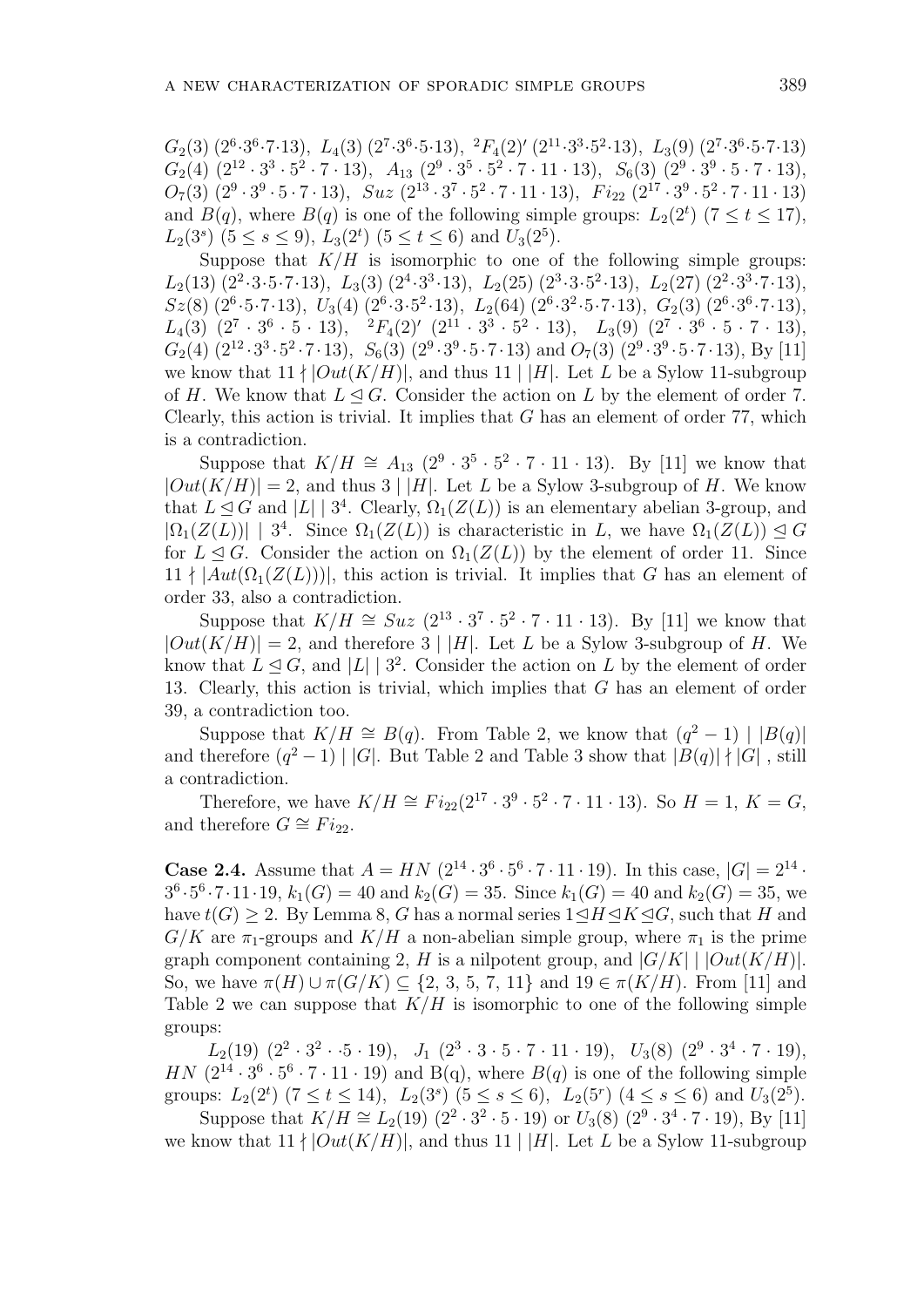of *H*. We know that  $L \triangleleft G$ . Consider the action on *L* by the element of order 7. Clearly, this action is trivial. It implies that *G* has an element of order 77, a contradiction.

Suppose that  $K/H \cong J_1$  ( $2^3 \cdot 3 \cdot 5 \cdot 7 \cdot 11 \cdot 19$ ). By [11] we know that  $|Out(K/H)| = 1$ , and 3 | |*H*|. Let *L* be a Sylow 3-subgroup of *H*. We know that  $L \leq G$  and  $|L|$  | 3<sup>5</sup>. Consider  $\Omega_1(Z(L))$ . Clearly,  $\Omega_1(Z(L))$  is an elementary abelian 3-group and  $\Omega_1(Z(L)) \trianglelefteq G$ . Because  $|\Omega_1(Z(L))| \mid 3^5$ , we have  $19 \nmid |Aut(\Omega_1(Z(L)))|$ . Consider the action on  $\Omega_1(Z(L))$  by the element of order 19. One can see that this action is trivial. It implies that *G* has an element of order 57, also a contradiction.

Suppose that  $K/H \cong B(q)$ . From Table 2 and Table 3, we can know that  $|B(q)| \nmid |G|$ , which is a contradiction.

Therefore, we have  $K/H \cong HN$  ( $2^{14} \cdot 3^6 \cdot 5^6 \cdot 7 \cdot 11 \cdot 19$ ). So  $H = 1, K = G$ , and therefore  $G \cong HN$ .

**Case 2.5.** Assume that  $A = Fi_{23}$   $(2^{18} \cdot 3^{13} \cdot 5^2 \cdot 7 \cdot 11 \cdot 13 \cdot 17 \cdot 23)$ . In this case,  $|G| = 2^{18} \cdot 3^{13} \cdot 5^2 \cdot 7 \cdot 11 \cdot 13 \cdot 17 \cdot 23$ ,  $k_1(G) = 60$  and  $k_2(G) = 42$ . Since  $k_1(G) = 60$  and  $k_2(G) = 42$ , we have  $t(G) \geq 2$ . By Lemma 8, *G* has a normal series  $1 \leq H \leq K \leq G$ , such that *H* and *G/K* are  $\pi_1$ -groups and *K/H* a nonabelian simple group, where  $\pi_1$  is the prime graph component containing 2, *H* is a nilpotent group, and  $|G/K|$  |  $|Out(K/H)|$ . So, we have  $\pi(H) \cup \pi(G/K) \subseteq \{2,$ 3, 5, 7, 11, 13, 17} and  $23 \in \pi(K/H)$ . From [11] and Table 2 we can suppose that  $K/H$  is isomorphic to one of the following simple groups:

 $L_2(23)(2^3 \cdot 3 \cdot 11 \cdot 23), M_{23}(2^7 \cdot 3^2 \cdot 5 \cdot 7 \cdot 11 \cdot 23), M_{24}(2^{10} \cdot 3^3 \cdot 5 \cdot 7 \cdot 11 \cdot 23),$  $Co_3$   $(2^{10} \cdot 3^7 \cdot 5^3 \cdot 7 \cdot 11 \cdot 23)$ ,  $Fi_{23}$   $(2^{18} \cdot 3^{13} \cdot 5^2 \cdot 7 \cdot 11 \cdot 13 \cdot 17 \cdot 23)$  and  $B(q)$ , where  $B(q)$  is one of the following simple groups:  $L_2(2^t)$  (7  $\leq t \leq 18$ ),  $L_2(3^s)$  $(5 \le s \le 13)$ ,  $L_3(2^t)$   $(5 \le t \le 6)$ ,  $L_3(3^4)$ ,  $U_3(2^t)$   $(5 \le t \le 6)$  and  $U_3(3^4)$ .

Suppose that  $K/H$  is isomorphic to one of the following simple groups:  $L_2(23)$   $(2^3 \cdot 3 \cdot 11 \cdot 23)$ ,  $M_{23}$   $(2^7 \cdot 3^2 \cdot 5 \cdot 7 \cdot 11 \cdot 23)$ ,  $M_{24}$   $(2^{10} \cdot 3^3 \cdot 5 \cdot 7 \cdot 11 \cdot 23)$ and  $Co_3$   $(2^{10} \cdot 3^7 \cdot 5^3 \cdot 7 \cdot 11 \cdot 23)$ , By [11] we know that  $17 \nmid |Out(K/H)|$ , and thus 17 |  $|H|$ . Let *L* be a Sylow 17-subgroup of *H*. We know that  $L \leq G$ . Consider the action on *L* by the element of order 5. Clearly, this action is trivial. It implies that *G* has an element of order 85, a contradiction.

Suppose that  $K/H \cong B(q)$ . From Table 2 and Table 3, we know that  $|B(q)|$  + *|G|*, also a contradiction.

Therefore, we have  $K/H \cong Fi_{23} (2^{18} \cdot 3^{13} \cdot 5^2 \cdot 7 \cdot 11 \cdot 13 \cdot 17 \cdot 23)$ . So  $H = 1$ , *K* = *G*, and therefore *G*  $\cong$  *Fi*<sub>23</sub>.

**Case 2.6.** Assume that  $A = Co_1 (2^{21} \cdot 3^9 \cdot 5^4 \cdot 7^2 \cdot 11 \cdot 13 \cdot 23)$ . In this case,  $|G| = 2^{21} \cdot 3^9 \cdot 5^4 \cdot 7^2 \cdot 11 \cdot 13 \cdot 23$ ,  $k_1(G) = 60$  and  $k_2(G) = 42$ . Since  $k_1(G) = 60$  and  $k_2(G) = 42$ , we have  $t(G) \geq 2$ . By Lemma 8, *G* has a normal series  $1 \leq H \leq K \leq G$ , such that *H* and  $G/K$  are  $\pi_1$ -groups and  $K/H$  a non-abelian simple group, where  $\pi_1$  is the prime graph component containing 2, *H* is a nilpotent group, and  $|G/K|$ *|Out*(*K/H*)|. So, we have  $\pi$ (*H*)∪ $\pi$ (*G/K*) ⊂ {2, 3, 5, 7, 11, 13} and 23 ∈  $\pi$ (*K/H*). From [11] and Table 2 we can suppose that *K/H* is isomorphic to one of the following simple groups: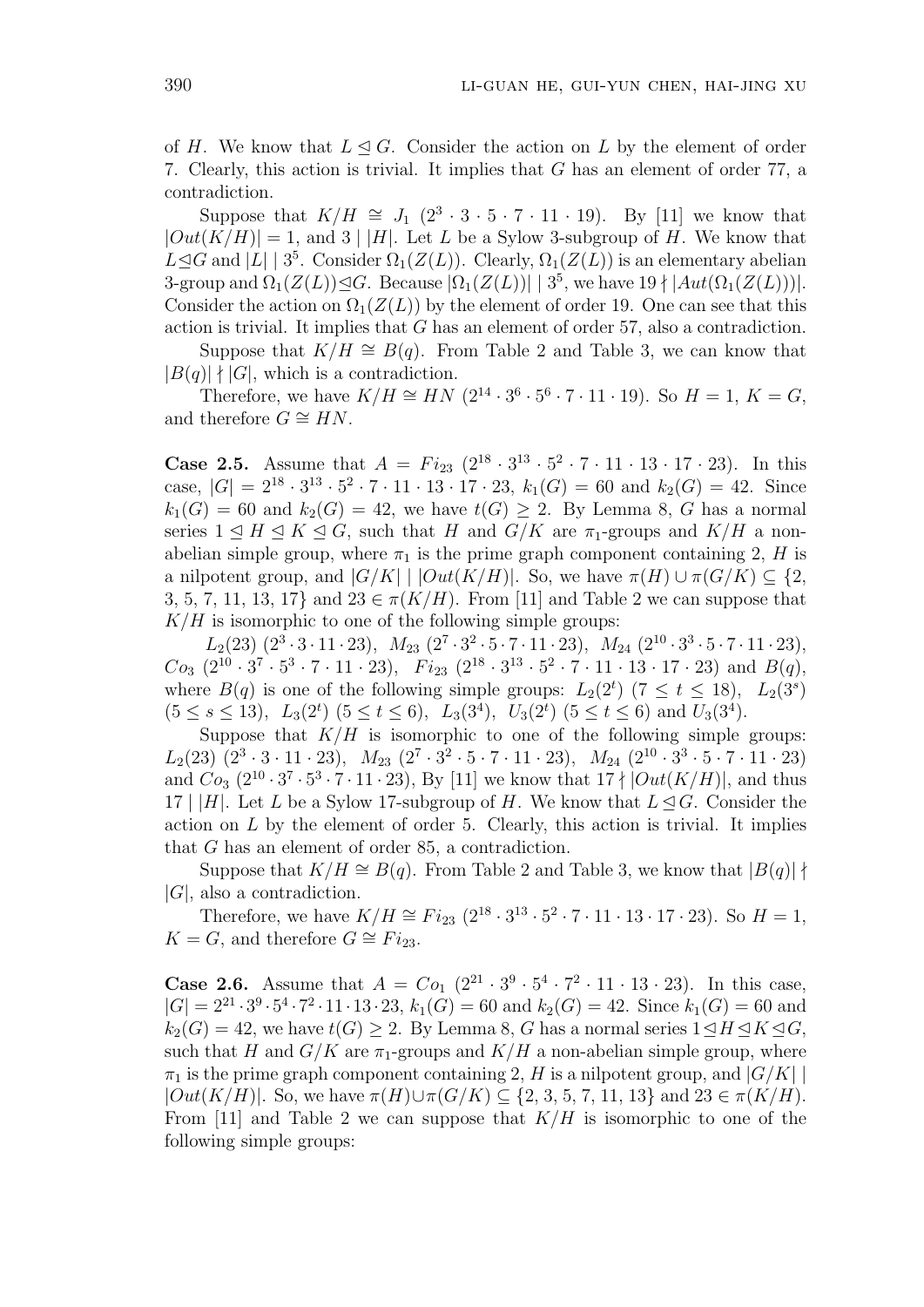$L_2(23)(2^3 \cdot 3 \cdot 11 \cdot 23), M_{23}(2^7 \cdot 3^2 \cdot 5 \cdot 7 \cdot 11 \cdot 23), M_{24}(2^{10} \cdot 3^3 \cdot 5 \cdot 7 \cdot 11 \cdot 23),$  $Co_{3}(2^{10}\cdot3^{7}\cdot5^{3}\cdot7\cdot11\cdot23),~Co_{2}(2^{18}\cdot3^{6}\cdot5^{3}\cdot7\cdot11\cdot23),~Co_{1}(2^{21}\cdot3^{9}\cdot5^{4}\cdot7^{2}\cdot11\cdot13\cdot23)$ and  $B(q)$ , where  $B(q)$  is one of the following simple groups:  $L_2(2^t)$  ( $7 \le t \le 21$ ), *L*<sub>2</sub>(3<sup>*s*</sup>) (5 ≤ *s* ≤ 9), *L*<sub>2</sub>(5<sup>4</sup>), *L*<sub>3</sub>(2<sup>*t*</sup>) (5 ≤ *t* ≤ 7) and *U*<sub>3</sub>(2<sup>*t*</sup>) (5 ≤ *t* ≤ 7).

Suppose that  $K/H$  is isomorphic to one of the following simple groups:  $L_2(23)(2^3 \cdot 3 \cdot 11 \cdot 23), M_{23}(2^7 \cdot 3^2 \cdot 5 \cdot 7 \cdot 11 \cdot 23), M_{24}(2^{10} \cdot 3^3 \cdot 5 \cdot 7 \cdot 11 \cdot 23),$  $Co_3$   $(2^{10} \cdot 3^7 \cdot 5^3 \cdot 7 \cdot 11 \cdot 23)$  and  $Co_2$   $(2^{18} \cdot 3^6 \cdot 5^3 \cdot 7 \cdot 11 \cdot 23)$ , By [11] we know that  $13 \nmid |Out(K/H)|$ , and thus  $13 \nmid |H|$ . Let *L* be a Sylow 13-subgroup of *H*. We know that  $L \leq G$ . Consider the action on *L* by the element of order 5. Clearly, this action is trivial. It implies that *G* has an element of order 65, which is a contradiction.

Suppose that  $K/H \cong B(q)$ . From Table 2 and Table 3, we know that  $|B(q)|$   $\nmid$ *|G|*, also a contradiction.

Therefore, we have  $K/H \cong Co_1(2^{21} \cdot 3^9 \cdot 5^4 \cdot 7^2 \cdot 11 \cdot 13 \cdot 23)$ . So  $H = 1$ , *K* = *G*, and therefore *G*  $\cong$  *Co*<sub>1</sub>.

**Case 2.7.** Assume that  $A = Fi_{24} (2^{21} \cdot 3^{16} \cdot 5^2 \cdot 7^3 \cdot 11 \cdot 13 \cdot 17 \cdot 23 \cdot 29)$ . In this case,  $|G| = 2^{21} \cdot 3^{16} \cdot 5^2 \cdot 7^3 \cdot 11 \cdot 13 \cdot 17 \cdot 23 \cdot 29$ ,  $k_1(G) = 60$  and  $k_2(G) = 45$ . Since  $k_1(G) = 60$  and  $k_2(G) = 45$ , we have  $t(G) \geq 2$ . By Lemma 8, *G* has a normal series  $1 \leq H \leq K \leq G$ , such that *H* and  $G/K$  are  $\pi_1$ -groups and  $K/H$  a non-abelian simple group, where  $\pi_1$  is the prime graph component containing 2, *H* is a nilpotent group, and  $|G/K|$  |  $|Out(K/H)|$ . So, we have  $\pi(H) \cup \pi(G/K) \subseteq$ *{*2, 3, 5, 7, 11, 13, 17, 23*}* and 29 *∈ π*(*K/H*). From [11] and Table 2 we can suppose that  $K/H$  is isomorphic to one of the following simple groups:

 $L_2(29)$   $(2^2 \cdot 3 \cdot 5 \cdot 7 \cdot 29)$ ,  $Fi_{24}$   $(2^{21} \cdot 3^{16} \cdot 5^2 \cdot 7^3 \cdot 11 \cdot 13 \cdot 17 \cdot 23 \cdot 29)$  and  $B(q)$ , where  $B(q)$  is one of the following simple groups:  $L_2(2^t)$  ( $7 \le t \le 21$ ),  $L_2(3^s)$  $(5 \le s \le 16)$ ,  $L_2(7^3)$ ,  $L_3(2^t)$   $(5 \le t \le 7)$ ,  $L_3(3^s)$   $(4 \le s \le 5)$ ,  $U_3(2^t)$   $(5 \le t \le 7)$ and  $U_3(3^s)$   $(4 \le s \le 5)$ .

Suppose that  $K/H \cong L_2(29)$   $(2^2 \cdot 3 \cdot 5 \cdot 7 \cdot 29)$ . By [11] we know that 23  $\dagger$  $|Out(K/H)|$ , and thus 23 | |*H*|. Let *L* be a Sylow 23-subgroup of *H*. We know that  $L \triangleleft G$ . Consider the action on L by the element of order 3. Clearly, this action is trivial. It implies that *G* has an element of order 69, a contradiction.

Suppose that  $K/H \cong B(q)$ . From Table 2 and Table 3, we know that  $|B(q)|$   $\uparrow$ *|G|*, a contradiction too.

Therefore, we have  $K/H \cong Fi_{24} (2^{21} \cdot 3^{16} \cdot 5^2 \cdot 7^3 \cdot 11 \cdot 13 \cdot 17 \cdot 23 \cdot 29)$ . So  $H = 1, K = G$ , and therefore  $G \cong Fi_{24}$ .

Now Theorem 2 follows from Case2.1 to Case 2.7.

### **References**

- [1] Shi, W.J., *A new characterization of the sporadic simple groups*, Group Theory–Porc Singapore Group Theory Conf, (1987), Berlin-New York, Walter de Gruyter, (1989), 531-540.
- [2] Shi, W.J., *A new characterization of some simple groups of Lie type* Contemporary Math, 82 (1989), 171-180.